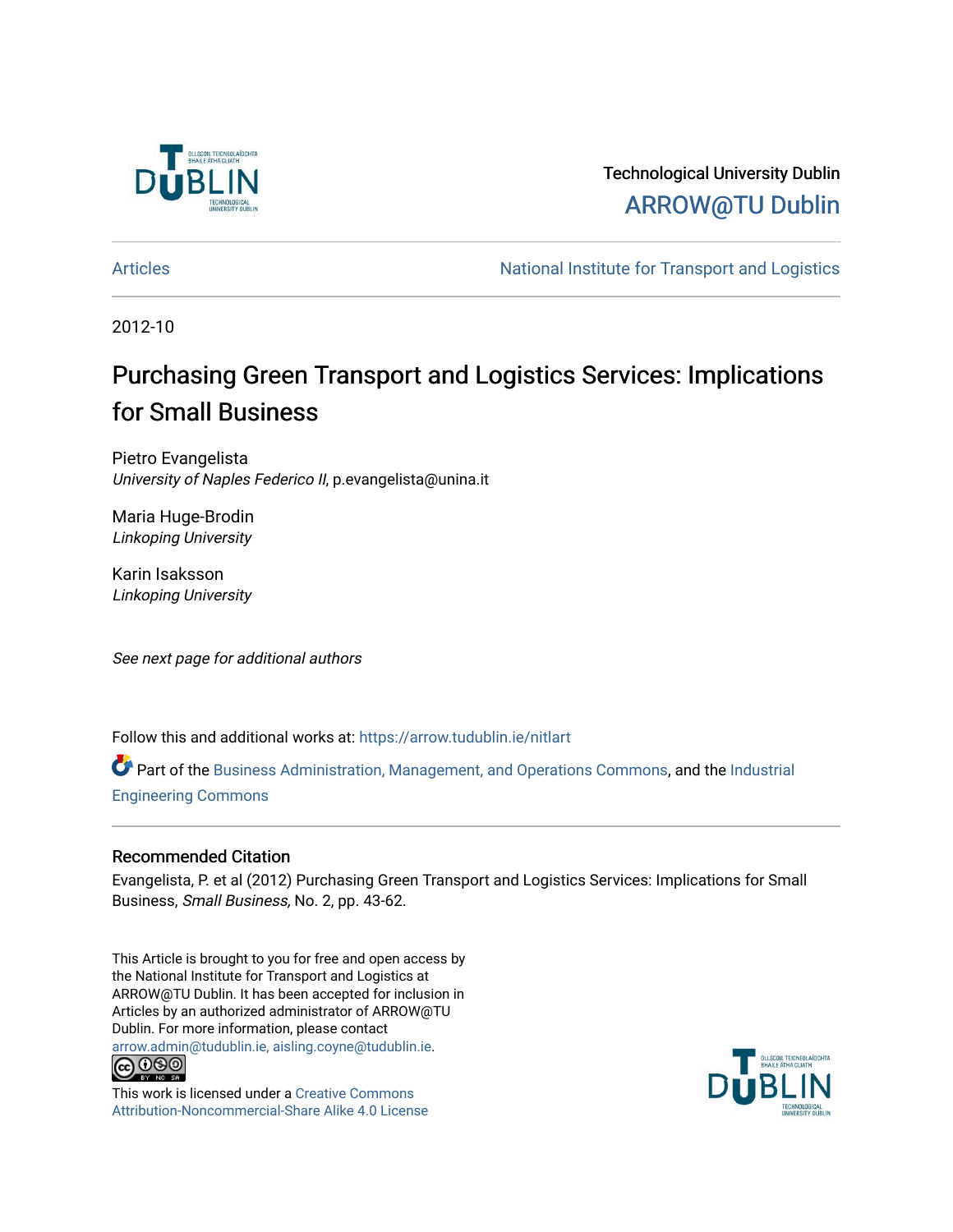#### Authors

Pietro Evangelista, Maria Huge-Brodin, Karin Isaksson, and Edward Sweeney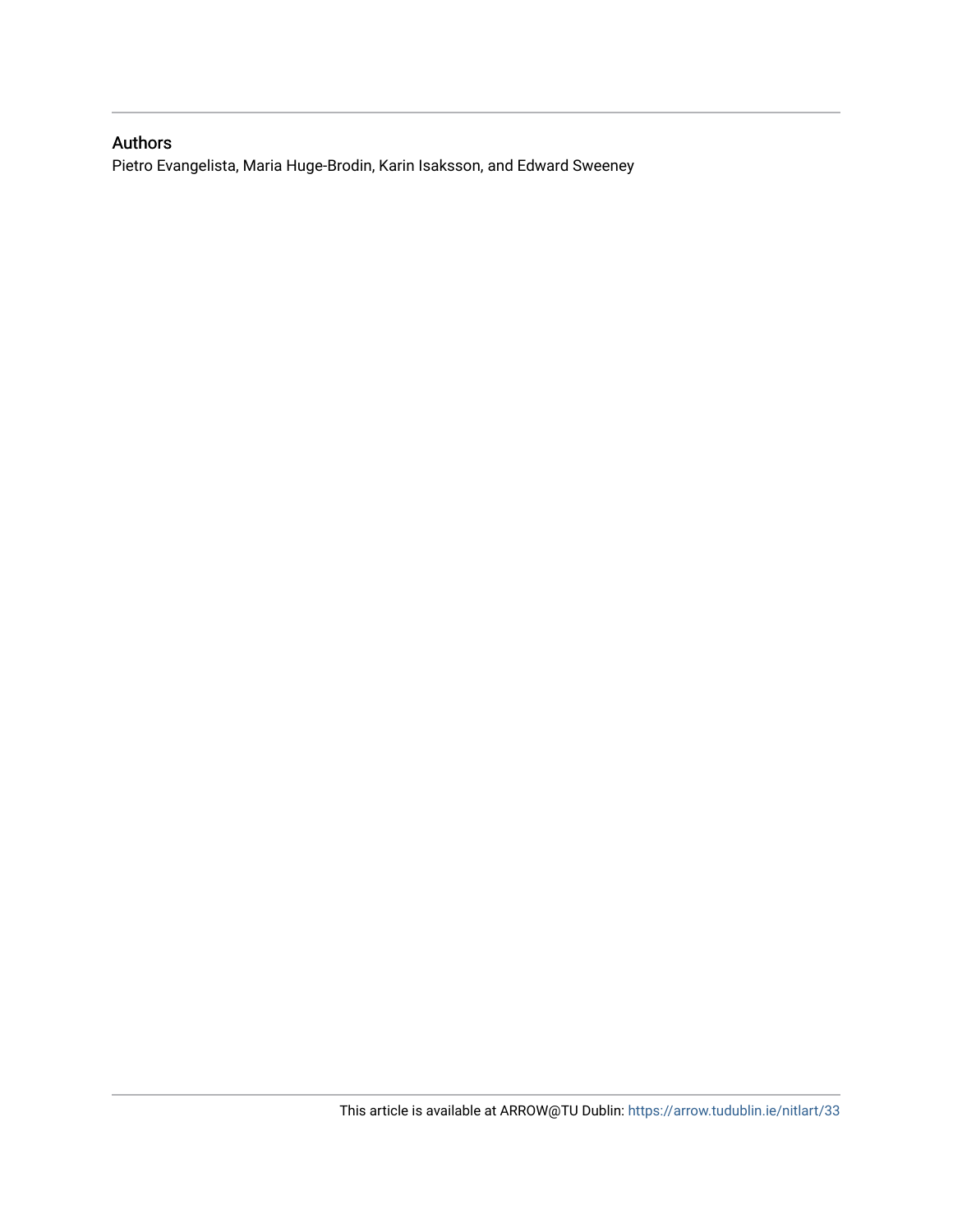## Piccola Impresa | Small Business

**Nel numero 3 - 2012 della rivista compariranno i seguenti saggi:**

**Simone Guercini** *Processi euristici e marketing imprenditoriale*

**Gervasio Antonelli, Elena Viganò** *Il ruolo dei marchi di qualità dell'Unione Europea nelle strategie competitive delle piccole e medie imprese agroalimentari italiane*

**Mariacristina Bonti, Enrico Cori, Giulia Palazzolo** *Piccole ma vivaci: PMI in rete per innovare*

**Enrico Bracci and Laura Maran** *The role and use of management accouting systems (mas) in family firms: a case study*

**Alessandra Tognazzo, Paolo Gubitta, Fabrizio Gerli** *What makes italian sme entrepreneurs successful? The leverage effect of relational competencies*

**Barbara Francioni, Fabio Musso, Alessandro Pagano** *Il ruolo dei consorzi per la valorizzazione del Made in Italy nel mercato indiano.*

Piccola Impresa **Piccola Impresa | Small Business | 2 - 2012** Small Business

 $\overline{\mathsf{C}}$ 

2012

# PICCOLA IMPRESA SMALL BUSINESS

### RIVISTA INTERNAZIONALE DI STUDI E RICERCHE

n. 2 - anno 2012

- Large buyer-small supplier relationships
- Sme suppliers and sustainability
- Purchasing green transport, logistic services
- Italian and Brasilian international sourcing practices
- Network management



Editrice Montefeltro



 $\in 15,00$ 

Editrice Montefeltro

Editrice Montefeltro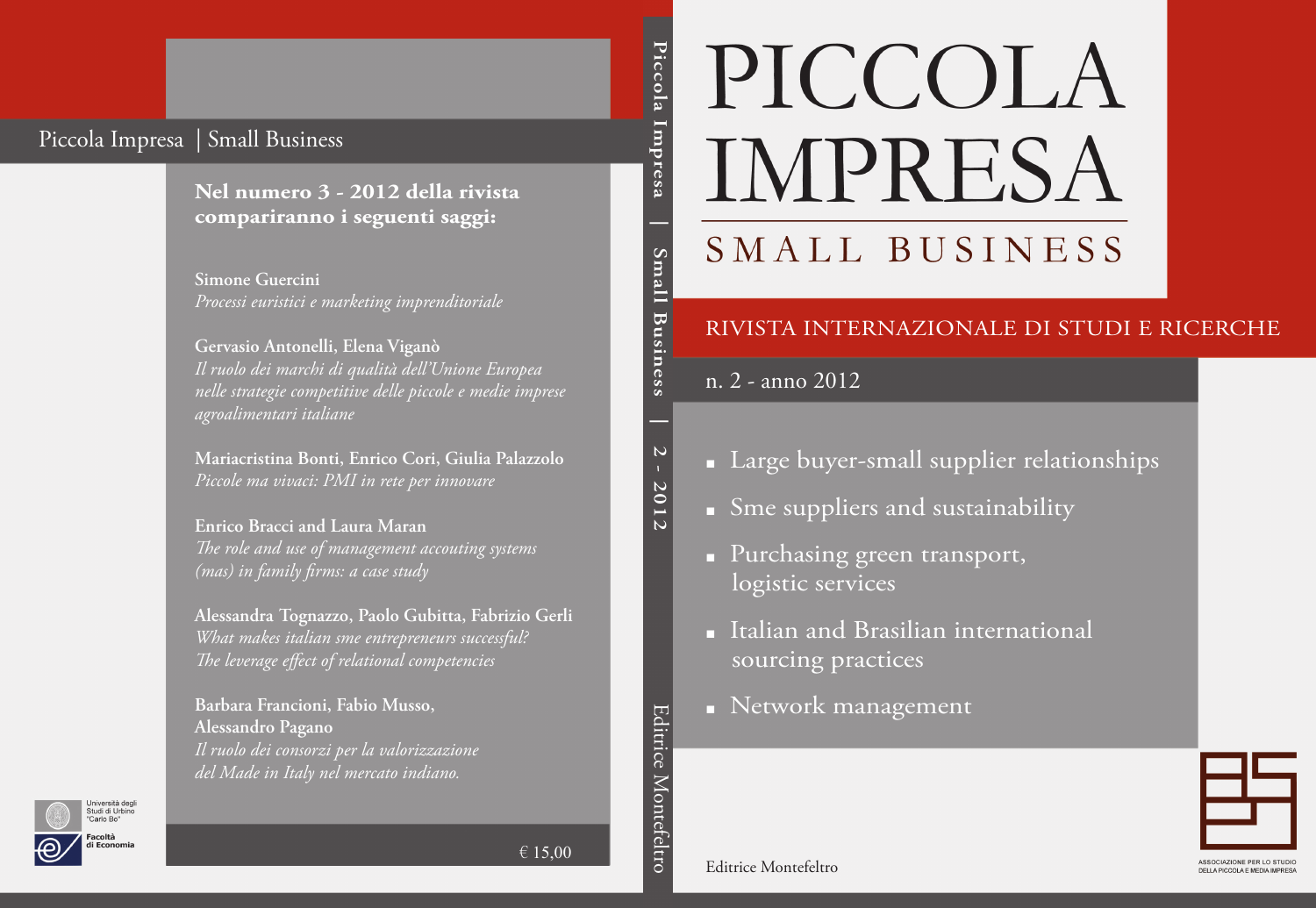**Sommario n. 1, 2012**

| <b>Guest Editorial</b><br>by Pietro Evangelista                                                                                                                                                 | pag. 7   |  |
|-------------------------------------------------------------------------------------------------------------------------------------------------------------------------------------------------|----------|--|
| Saggi                                                                                                                                                                                           |          |  |
| Power in large buyer-small supplier relationships<br>in sustainable supply chains<br>by Anne Touboulic, Daniel Chicksand & Helen Walker                                                         | pag. 13  |  |
| The Role of SME Suppliers in Implementing Sustainability<br>by Osama Meqdadi, Thomas Johnsen, Rhona Johnsen                                                                                     | pag. 29  |  |
| Purchasing green transport and logistics services:<br>implications for small business<br>by Pietro Evangelista, Maria Huge-Brodin,<br>Karin Isaksson, Edward Sweeney                            | pag. 43  |  |
| A Comparative Study of Italian and<br><b>Brazilian International Sourcing Practices</b><br>nello sviluppo di un'impresa familiare<br>by Bernardo Dantas, Rebecca Arkader, and Otavio Figueiredo | pag. 63  |  |
| Network management:<br>Governance mechanisms, opportunities and contradictions<br>by Tero Vuorinen, Tero Kurki                                                                                  | pag. 81  |  |
| Osservatorio sulla piccola e media impresa                                                                                                                                                      |          |  |
| <b>Focus Fiscale</b><br>Conferimento di azienda con successiva cessione<br>delle partecipazioni nelle imposte indirette<br>ed abuso del diritto tributario<br>di Thomas Tassani                 | pag. 95  |  |
| Recensioni e segnalazioni                                                                                                                                                                       | pag. 103 |  |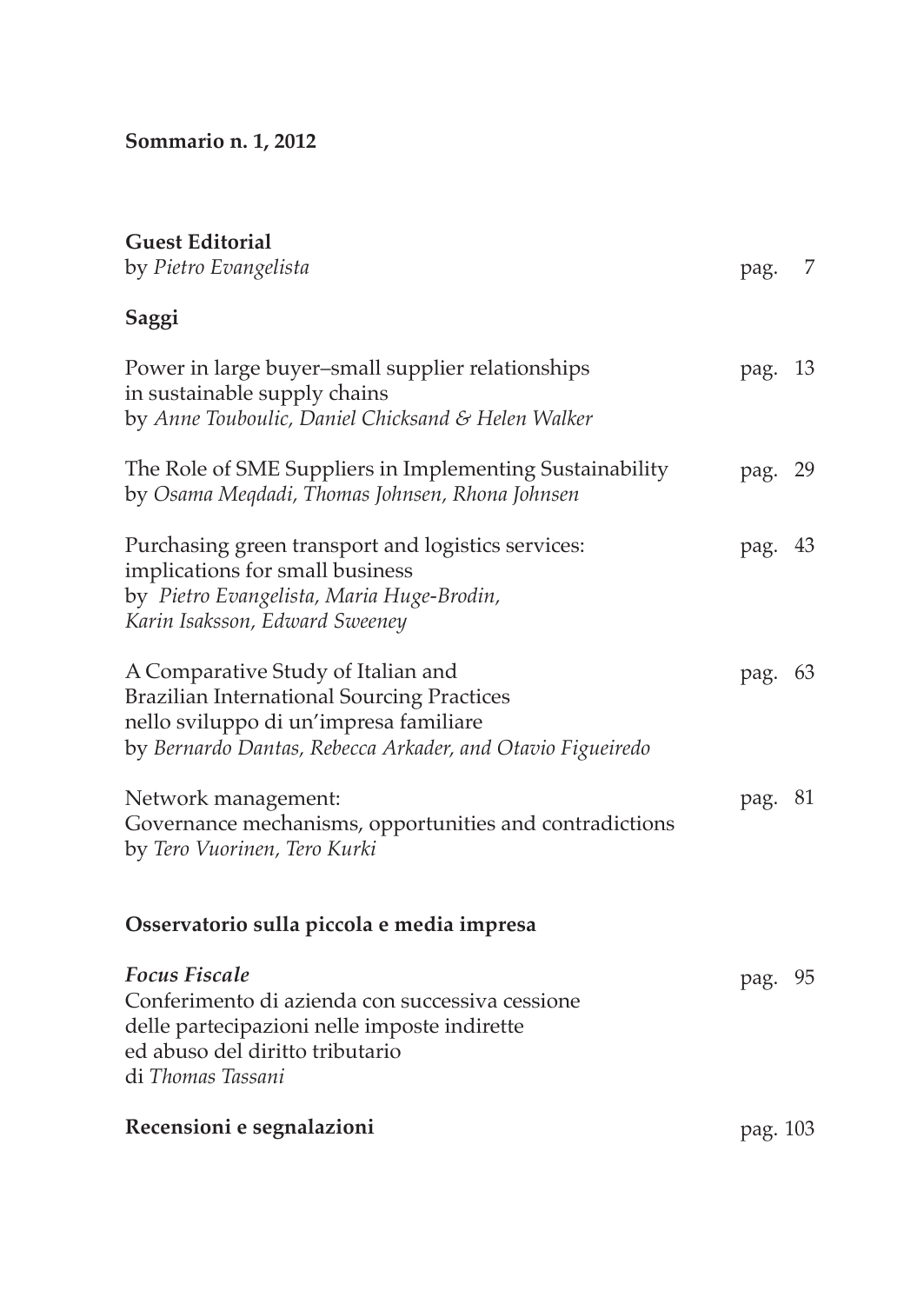#### *GUEST EDITORIAL*

di *Pietro Evangelista*

In today's competitive environment, companies need to find ways to create more value in supply chains. Purchasing and supply management have been increasingly seen as an integral and important part of supply chain performance. Purchasing has assumed a more strategic role, evolving from a purely administrative and transactional activity to a more proactive one that delivers competitive advantage especially through the creation of effective business partnerships.

Although small and medium-sized enterprises (SMEs) play a very fundamental role in national economies countries through the creation of employment and wealth, they operate in circumstances that pose different purchasing challenges. There is a general consensus on the fact that SMEs could particularly benefit from effective purchasing since their own limited resources need to be complemented by external resources. There is also evidence that SME entrepreneurs often focus primarily on the operational acquisition of goods and services without necessarily developing more strategic purchasing skills and processes. In addition, small firm owners typically have limited supply market knowledge. In this scenario, limited resources and knowledge increases the vulnerability of small firms. From the research point of view, there is a need to develop more specific insights that reflect the unique characteristics of small businesses.

This special issue provides a contribution in filling this gap. The five papers included have been selected from new research presented recently at the  $21<sup>st</sup>$  edition of the International Purchasing and Supply Education and Research Association (IPSERA) annual conference. The conference was held in Naples (Italy) from  $1<sup>st</sup>$  to  $4<sup>th</sup>$  April 2012 and was organised by the Department of Management Engineering of the University of Naples Federico II in collaboration with the Institute for Service Industry Research (IRAT) of the Italian National Research Council (CNR), the University of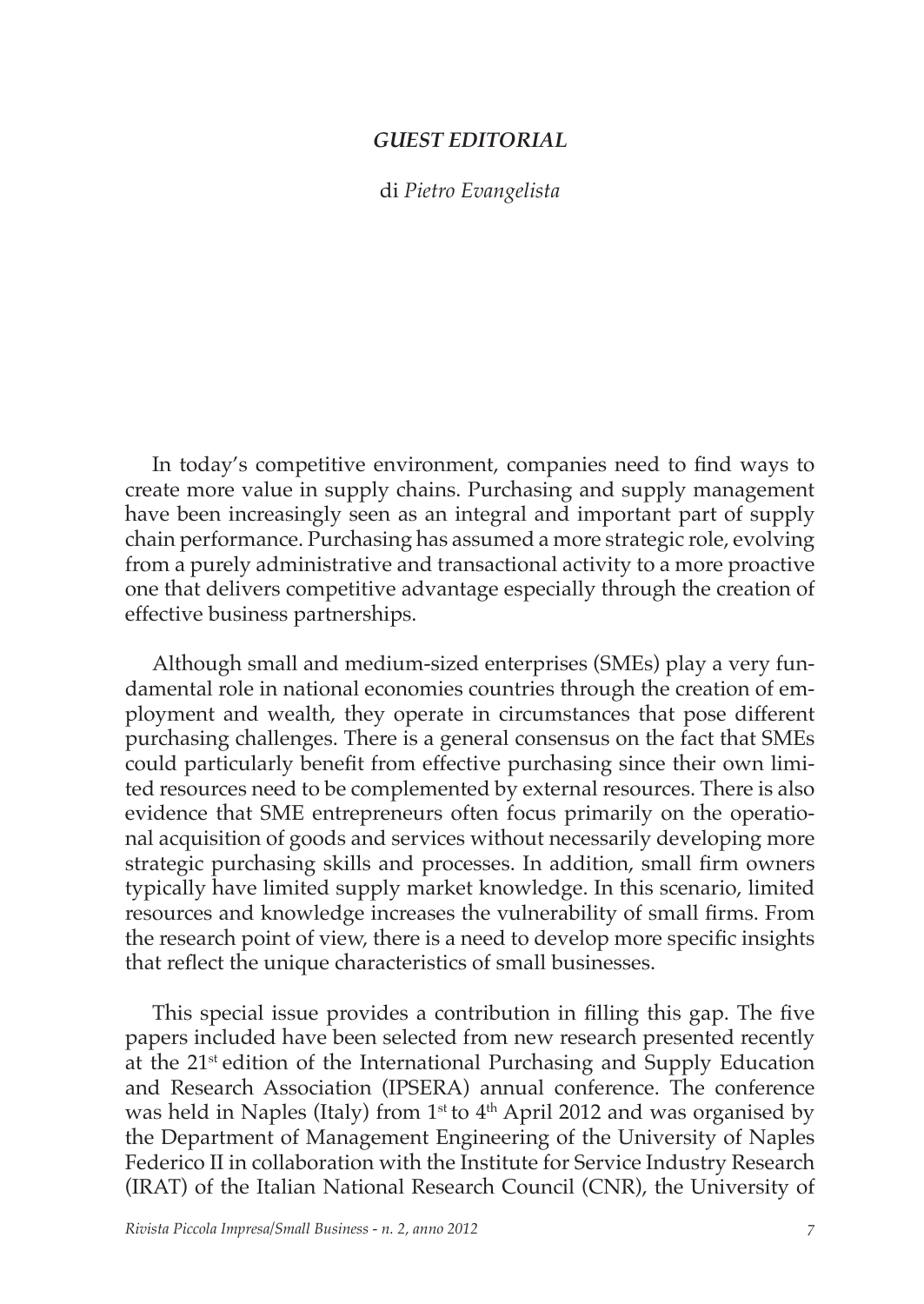Naples Parthenope and the University of Catania. The conference theme was "*Purchasing & Supply Management in a Changing World*" and it reflects the changing conditions that purchasing and supply managers have to face in the evolving economic scenario. These include growing market globalisation and competition, new customer requirements and the speed of technological innovation diffusion.

More than 80 papers were presented at the conference and many of them dealt specifically with SME issues. From these, five papers have been selected for inclusion in this special issue. The papers are focused on three particularly critical topics for SMEs - environmental sustainability, international sourcing and network governance.

The paper written by *Touboulic, Chicksand and Walker* deals with power in large buyer - small supplier relationships in the context of sustainable supply chains. This study adopts a power perspective to explore sustainable supply chain relationships and specifically uses resource dependence theory to critically analyse buyer-supplier relationships. It provides empirical evidence to extend the resource dependency model based on a qualitative study of a multinational FMCG company and agricultural growers in the UK. The study highlights that dependence is relevant to understanding compliance in sustainable supply chains. It also shows how power influences players and the sharing of sustainability-related risks and value. From a managerial perspective, the study contributes to developing a better understanding of what constitute more effective ways to manage imbalanced buyer-supplier relationships to achieve sustainability goals.

The work of *Meqdadi, Johnsen and Johnsen* investigates the sustainability of supply networks from an SME perspective. Their paper provides a literature review of sustainability in supply chains and networks and defines related concepts and approaches. Two pilot case studies have been conducted in France exploring how large manufacturing companies engage SME suppliers in sustainability initiatives. The barriers and drivers for SME suppliers in becoming involved in such initiatives are explored. The results provide tentative support for previous studies that suggested that a mentoring approach rather than a control or monitoring approach is more effective in fully engaging SME suppliers in sustainability initiatives.

Purchasing green transport and logistics services is the focus of the paper written by *Evangelista, Huge-Brodin, Isaksson and Sweeney*. In the context of green supply chain management, green purchasing has received increased attention over the past decade and the strategic importance of introducing green aspects into purchasing practices has been recognised.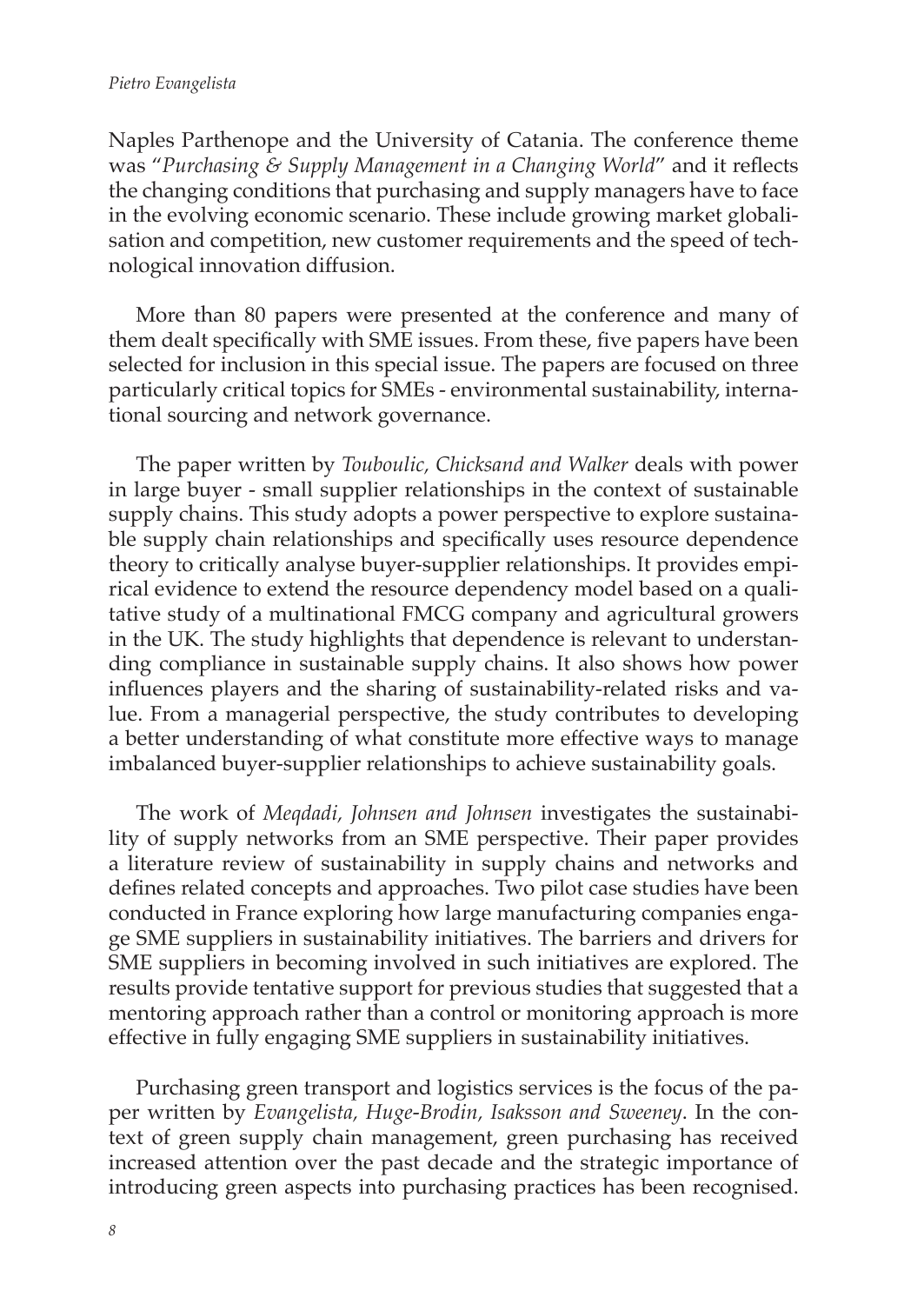Despite this growing importance, little has been written in relation to purchasing green transport and logistics services. Considering the strong environmental impact associated with transport and logistics activities, much remains to be learned concerning buyers' practices when sourcing more sustainable services from third party logistics companies (3PLs). The paper explores the practices of buying green transport and logistics services in three European countries (Italy, Ireland and Sweden) using a multiple case study research approach. The paper analyses how general environmental company ambitions and environmental purchasing practices are reflected when green transport and logistics services are purchased. The results of the paper indicate that while the case companies show a relatively high concern of green issues at company level, a lower importance is attributed to green issues at the purchasing function level. When green concerns in purchasing transport and logistics services are analysed the level of importance decreases dramatically. This suggests that there is the potential for improvements especially in the area of green collaboration in buyer and supplier relationships.

*Dantas, Arkader and Figueiredo* investigate current international sourcing practices in an emerging market context based on a sample of 110 large Brazilian importers, comparing them with results from a previous original study conducted in a developed market context on a sample of Italian companies. The survey identifies the most important motivations, barriers, and benefits associated with international sourcing, as well as selection criteria for supply markets and suppliers. Even though similarities could be identified in the responses to both surveys, the results point to some relevant differences, particularly with regard to the perception of motivations and barriers. Several requirements mentioned in the literature were observed in the practices of Brazilian importers, indicating a degree of development in international sourcing practices. As in the original study, factor analysis was conducted in order to identify the dimensions behind the constructs of motivations, barriers, and benefits of international sourcing, and resulting factors were compared with those in the Italian study. The paper concludes by highlighting the key differences between the two surveys and their relationships with country context. In addition, a contribution is made to the discussion of the relevant constructs and the proposition of scales to measure them.

Finally, *Vuorinen and Kurki* analyse the different co-ordination mechanisms and the opportunities and contradictions related to their application in network governance. Three general co-ordination mechanisms - market, hierarchy and trust - have been identified in previous studies. The current research advances the discussion of the application of co-ordination me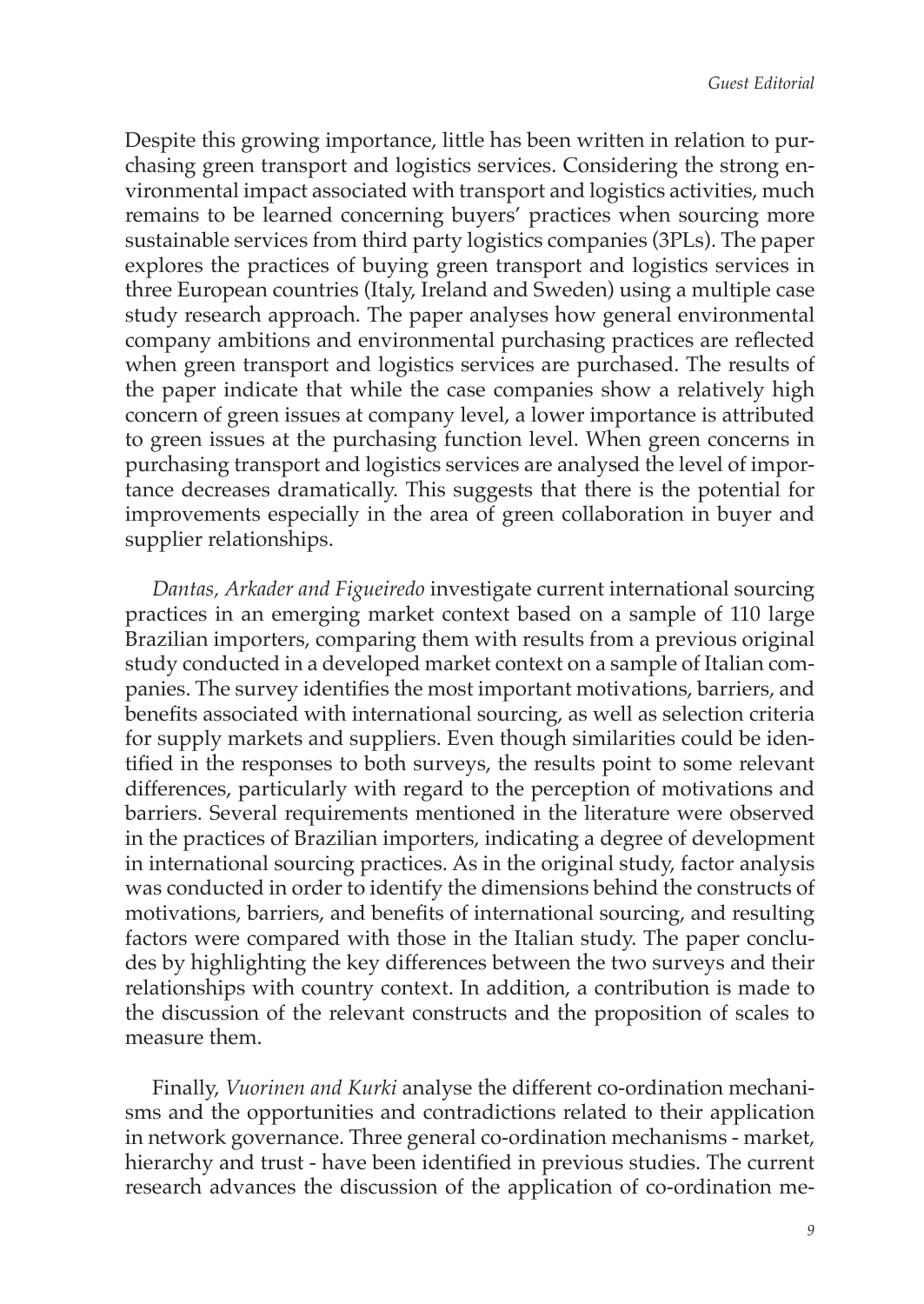chanisms by comprehensively describing four network relationships and their co-ordination mechanisms.

It is timely that a special issue on this topic has been developed. It reflects both a recognition of the increasingly important role of purchasing and supply in SMEs and the strong focus of the research community on further understanding the underpinning dynamics in this domain. I hope that you find this issue stimulating as the many potentially fruitful research avenues exist are positively developed in the coming years.

> *Pietro Evangelista Ph.D. IRAT-CNR and Dept. of Management Engineering, University of Naples Federico II*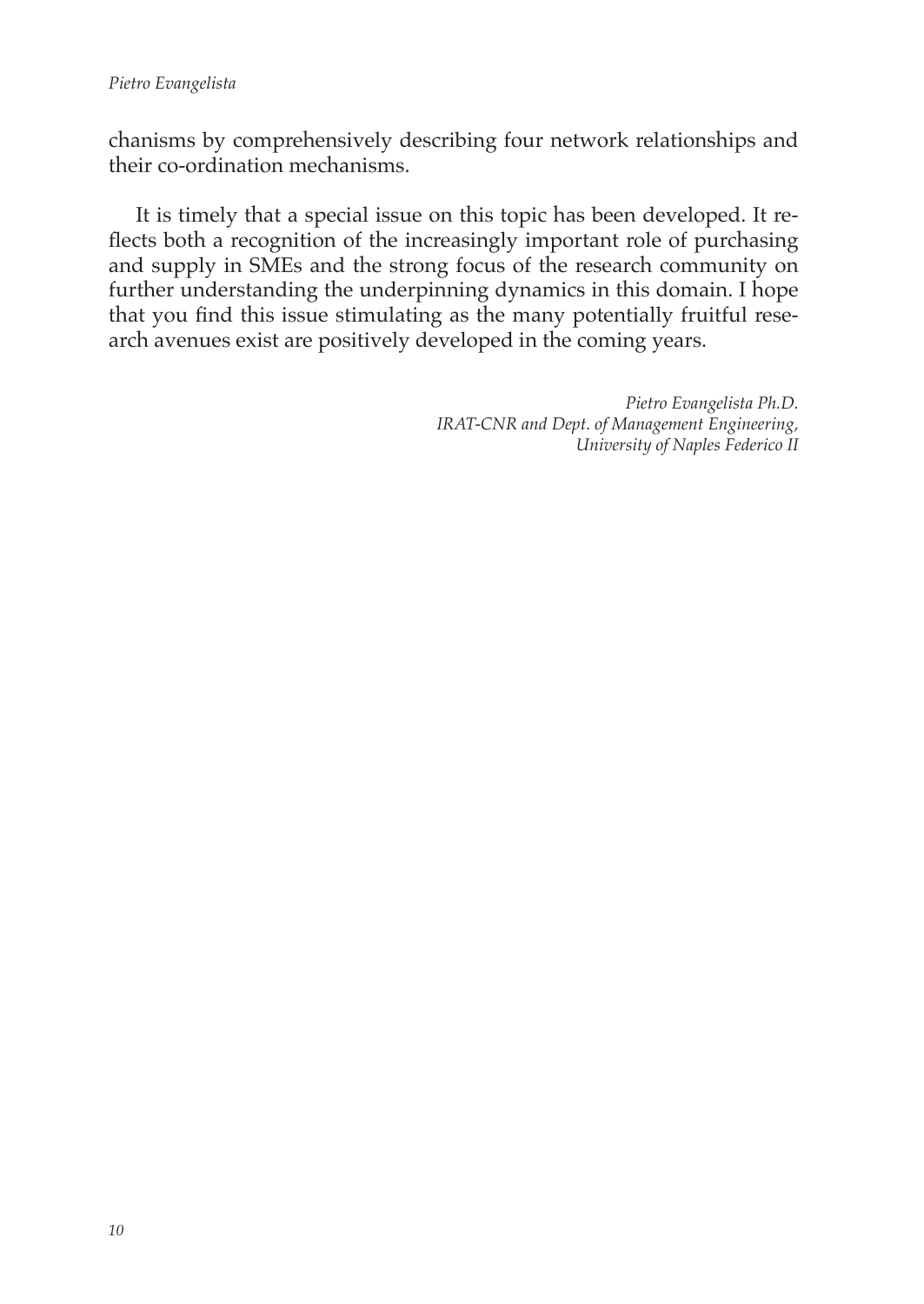#### **PURCHASING GREEN TRANSPORT AND LOGISTICS SERVICES: IMPLICATIONS FOR SMALL BUSINESS**

by *Pietro Evangelista*, *Maria Huge-Brodin*, *Karin Isaksson*, *Edward Sweeney*

#### **1. Introduction**

Environmental sustainability has assumed a growing importance as a result of increasing of global warming and scarcity of some critical resources. Moreover, the recent economic crisis has accelerated the need for sustainable growth in which the better use of natural resources is a prerequisite for developing a sustainable economy. The impact of corporate activities on the natural environment is one of the areas to which governments and international institutions are paying more attention. In this scenario, companies are required to reduce the negative environmental impact of the activities they carry out. Purchasing is seen as an important function to reduce the environmental impact of business activities along the supply chain (Zsidisin and Siferd, 2001). The incorporation of environmental concerns into purchasing activities contributes not only to the improvement of overall company performance (Green et al., 1996; Carter et al. 2000) but it may have positive effects on greening the supply chain through supplier involvement and cooperation (Theyel, 2001; Klassen and Vachon, 2003; Vachon and Klassen, 2006; Hollos et al., 2010). Nevertheless, most of the existing studies have focussed on product suppliers rather than service suppliers. Among the latter, third party logistics service providers (3PLs) are known to make a substantial contribution to environmental degradation with transport and logistics activities contributing significantly to greenhouse gas emissions at global level (World Economic Forum, 2009). For this reason, it is important to incorporate green considerations into purchasing decisions when companies source transport and logistics services (Foerstl et al., 2010).

In facing sustainability challenges, small buyer firms generally show a reactive approach. A reason is that green efforts require human and financial resources to be dedicated to sustainability (Luken and Stares, 2005). In addition, such companies often have little know-how concerning the practices required in managing the environmental impact of transport and logistics activities (Schaper, 2002). Considering the large proportion of small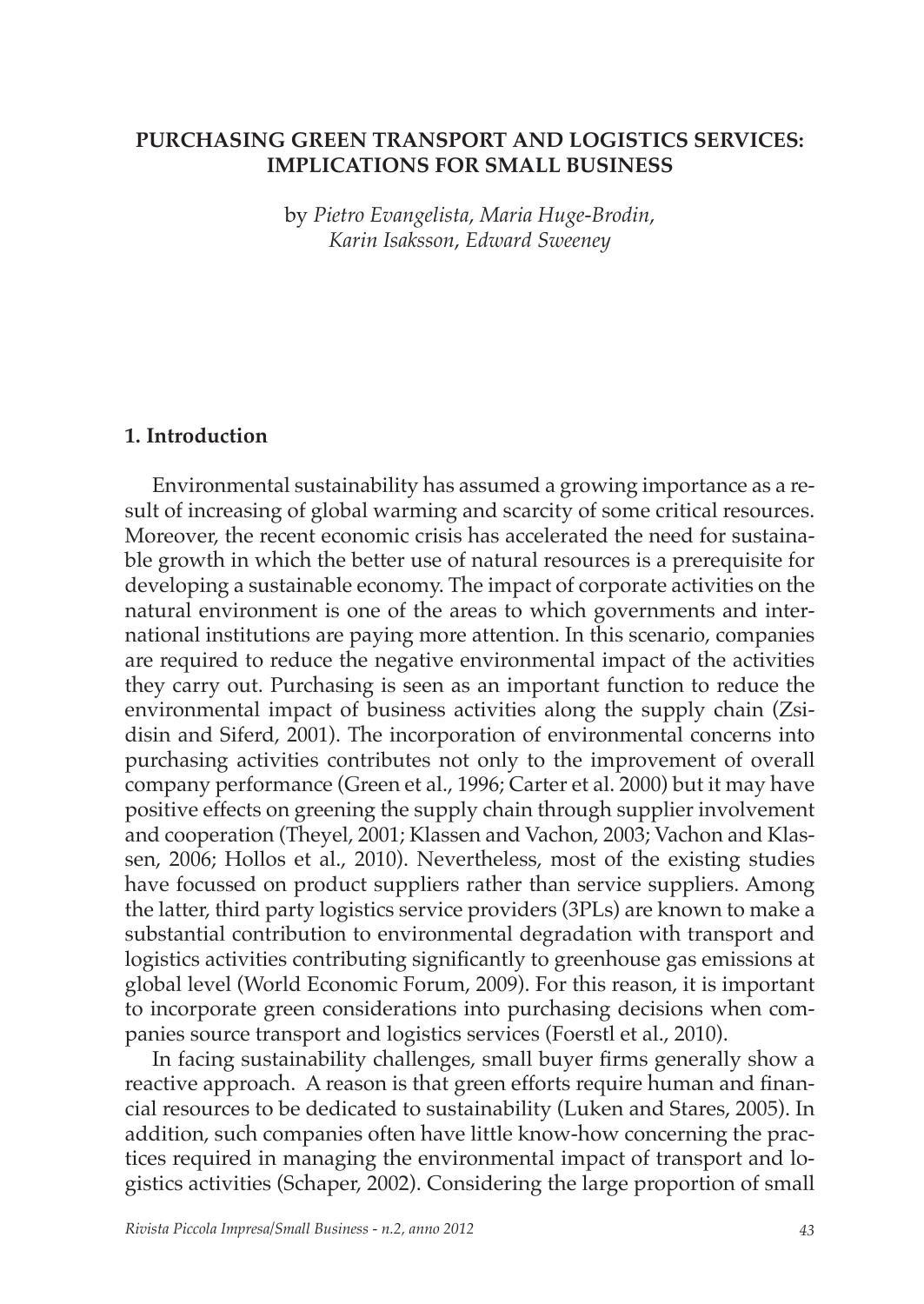firms operating in the market this may result in a bottleneck that prevents the achievement of the goal of a greener supply chain (Lee, 2008). Despite this, little research has been conducted on purchasing green transport and logistics service (Wolf and Seuring, 2010) and much remains to be learned concerning buyers' practices when sourcing more sustainable services from 3PLs, particularly in the case of small buyer firms.

The aim of this paper is to explore buyer practices in purchasing green transport and logistics services through an analysis of six case companies in Italy, Ireland and Sweden. This allows managerial implication - particularly for small buyer companies – to be drawn and the identification of future research avenues in this field.

This introduction is followed by a literature review on green purchasing of products and services, green logistics and recent developments in the transport and logistics service industry. The third section provides a description of the methodological approach adopted. The results of the case study analysis are presented in the fourth section and discussed in section five. In the concluding section, managerial implications and future research avenues are outlined.

#### **2. Literature background**

Considering that little research has been conducted into the purchasing of green transport and logistics services, the background literature of this paper relies upon the three following streams: green purchasing of products and services; green logistics; and, developments in the transport and logistics service industry. As result the contribution of this paper is placed in the intersection between these three areas as shown in figure 1.



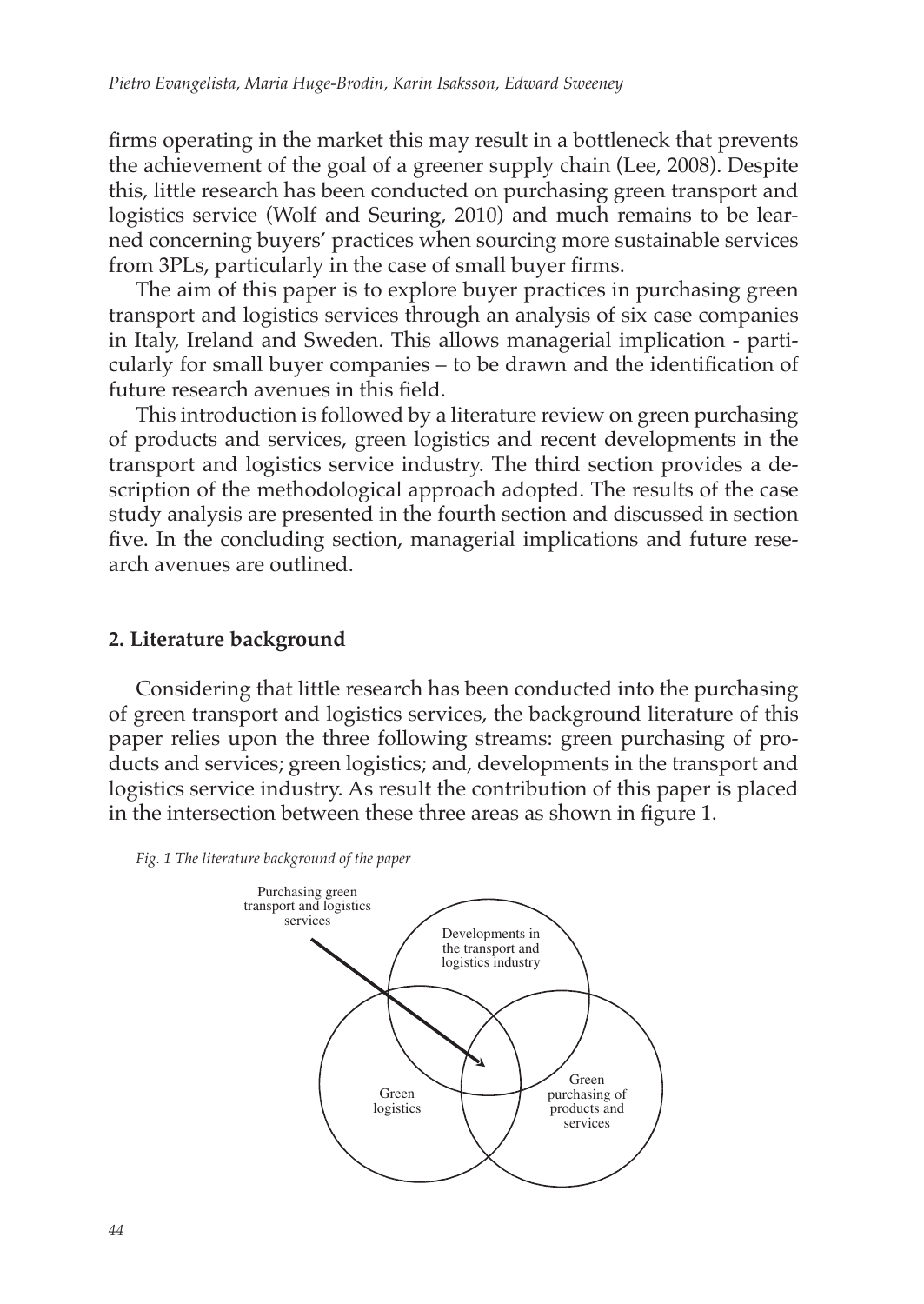#### *2.1 Green purchasing of products and services*

The greening of purchasing can yield higher profitability, which is an important reason why the topic has received increased attention over the past decade. For example, Carter et al. (2000) shows that environmental purchasing can lead both to increased net income and lower costs, thus promoting improved firm performance. In previous research into green purchasing the main efforts have been directed towards private purchasing, as opposed to public purchasing (Walker et al. 2008). When in its infancy research on green purchasing focussed mainly on product suppliers, with the focus having shifted somewhat to include services more recently. However, research on the purchasing of transport services is still scarce (Björklund, 2011).

Common drivers in green purchasing are regulatory compliance, customer pressure, risk minimisation and monitoring of green performance (Walker et al., 2008). An investigation by Björklund (2011) among Swedish purchasing managers reveals that management, customers and carriers are among the most influential factors for greening the performance of purchasing. The barriers to greener purchasing seem to vary depending on specific cases, but costs and lack of resources are commonly cited (Walker et al., 2008).

In green purchasing, supplier evaluations of different types are important (Zsidisin and Siferd, 2001) and efficient tools can be helpful in the evaluation process. Large et al. (2011) suggest that a high level of supplier assessment influences environmental performance. More specifically, Foerstl et al. (2010) argue that risk assessment is crucial in assessing suppliers from a sustainability perspective, and hence risk assessment capability becomes a key to success. While environmental assessment of suppliers has grown in importance in recent years, there is still a lack of tools that facilitate the assessment of suppliers. One example is a benchmarking tool, which can support companies in improving their environmental considerations in purchasing (Björklund 2010).

According to Zsidisin and Siferd (2001), suppliers should not only be evaluated, but that supplier development should also be part of green purchasing. According to an investigation by Carter and Jennings (2002), socially responsible purchasing (including green dimensions) is associated with commitment to suppliers, trust building between the buyer and supplier, and also to supplier performance in general. Hollos et al. (2010) suggest that cooperation between the purchasing organisation and their suppliers is crucial in order to green the purchasing process, and this also enhances the firm performance significantly. Working with sustainable supplier development can also be seen as a way to reduce the environmental risk in supplier relationships, something which should also have positi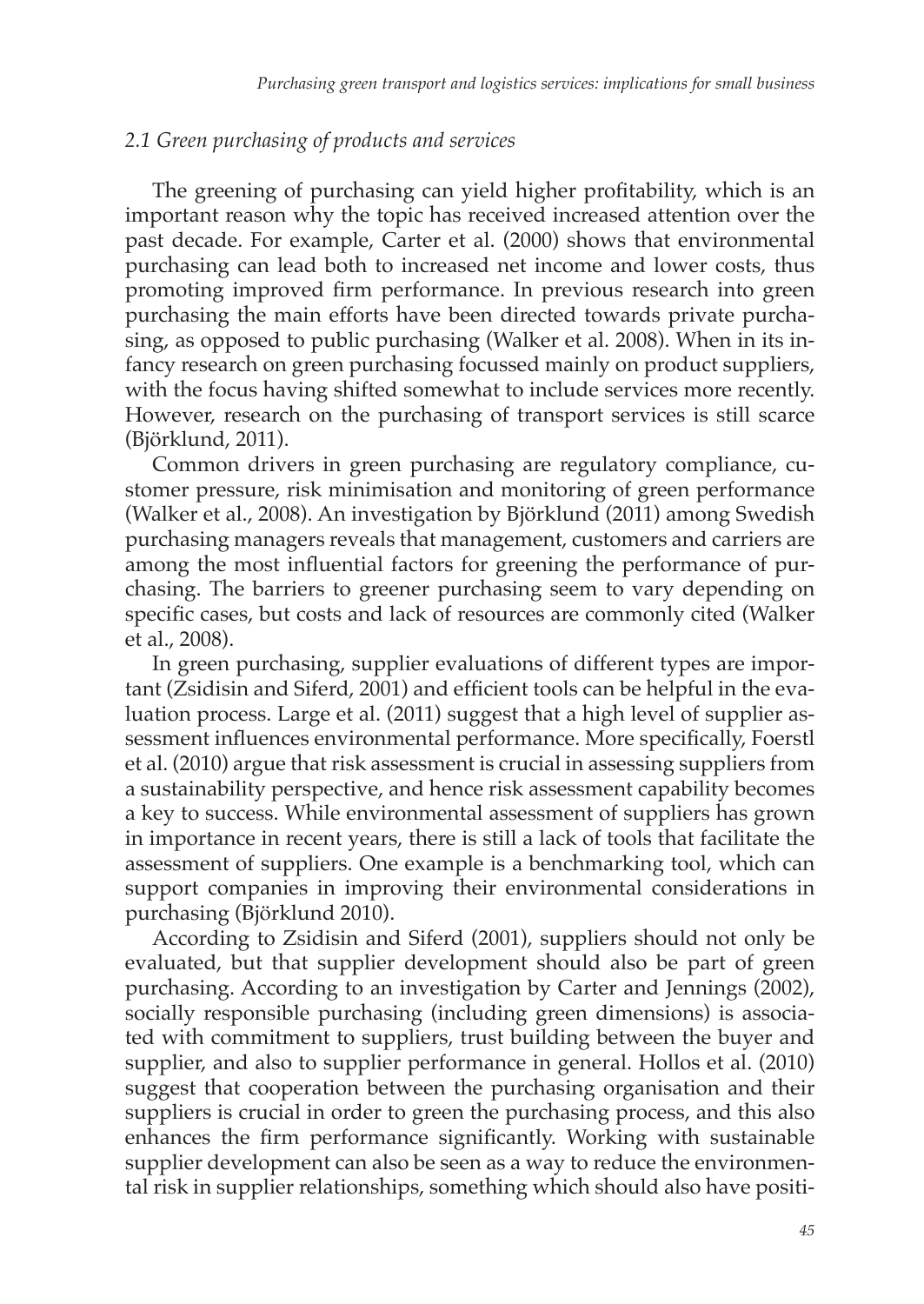ve effects on operational costs and overall competitive advantage (Foerstl et al., 2010). In addition, Large et al. (2011) suggest that green collaboration with a supplier supposedly influences the environmental performance of the supplier (Large et al. 2011).

#### *2.2 Green logistics*

Research in the field of green logistics identifies several ways for companies to reduce the environmental impact of transport and logistics activities, including: modal changes and intermodal solutions (McKinnon, 2010a; Woodburn and Whiteing, 2010); advances in technology solutions (McKinnon, 2010b); tools for assessing the carbon footprint of activities (Eglese and Black, 2010; Lieb and Lieb, 2010; McKinnon, 2010c; Piecyk, 2010); green transport management (Lieb and Lieb, 2010); and, green logistics system design (Aronsson and Huge-Brodin, 2006; Kohn and Huge-Brodin, 2008; Harris et al., 2010).

However, as noted by Wolf and Seuring (2010), the role of the 3PL industry in the development of green logistics systems has been on the periphery of green logistics research to date. Some exceptions are the work of Lieb and Lieb (2010) based on a global survey of key developments in the sector, and Wolf and Seuring (2010) with their focus on the procurement and supply of green transport and logistics services. These contributions highlight the importance of information sharing between suppliers and buyers and the fact that customer pressure has been the main driver in the process of greening 3PLs. While Lieb and Lieb (2010) note a greater acknowledgement of the importance of environmental sustainability among 3PLs, Wolf and Seuring (2010) point out that there is little evidence of concrete green initiatives being undertaken by 3PLs. Maack and Huge-Brodin (2010) highlight the potential for 3PL firms to better use their physical, human and other resources for developing green initiatives. More recently, Evangelista et al. (2011) suggest that a key focus of ongoing research needs to be on exploring how the perceptions of the 3PL sector align with those of their customers - i.e. the buyers.

#### *2.3 Recent developments in transport and logistics service industry*

In recent years a number of driving forces have affected the logistics service industry, creating new strategic challenges and opportunities for logistics service companies. For many 3PL companies the main changes associated with the evolving industry scenario consisted of a transition from a single-activity company toward a business model based on providing a wider range of integrated services (Ashenbaum et al., 2005). The expansion of the range of services offered is reflected, on the one hand, in the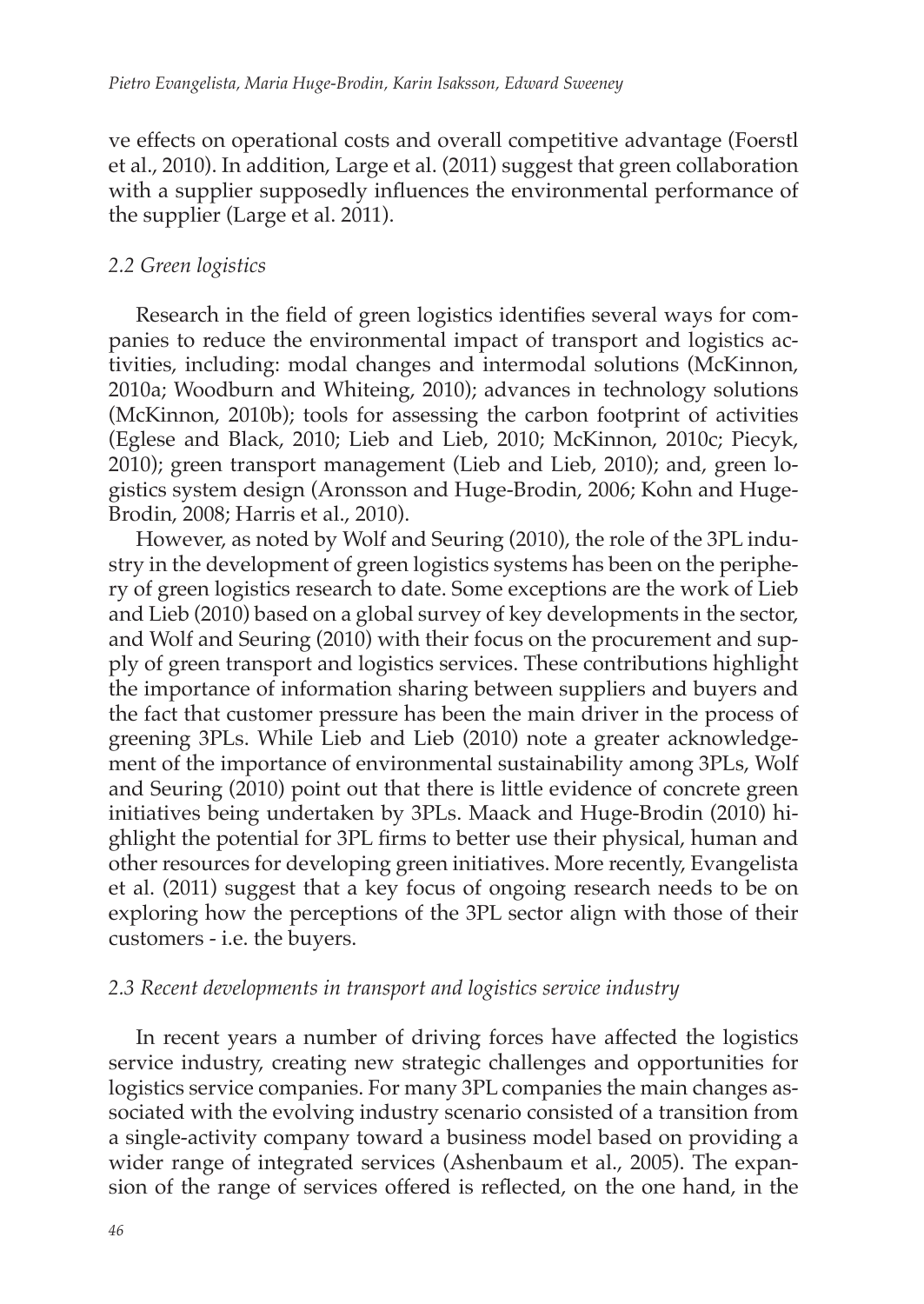commoditisation of core service offerings (e.g. transportation) and, on the other, the provision of value-added services and technological capabilities as points of differentiation (Evangelista, 2011).

This has given 3PLs the opportunity to penetrate segments of supply chains with higher added-value services compared to traditional transportation and warehousing services. The transition from the traditional "arms length" approach to the supply of integrated logistics services packages on a "one-stop shopping" basis (Panayides, 2005) has facilitated the evolution of 3PL companies from playing their traditional tactical roles to become adaptive supply chain service providers. As a result, 3PLs play a more important role than in the past. In this changing process, environmental sustainability is a challenging area for 3PLs as these companies have to face two different pressures. The first relates to transportation costs due to rising fuel prices. This is leading 3PLs to implement cost-cutting initiatives such as the optimisation of transport network (van Hoek and Johnson, 2010). The second comes from buyer side (Foster, Sampson and Dunn, 2000). Manufacturers and retailers are investing an increasing amount of resources in accomplishing their environmental objectives. As a result, 3PLs are required to improve their sustainability competencies in order to support the environmental strategies of their customers. As the importance of green supply chain initiatives is likely to grow in the near future, it is reasonable to expect that the criteria for selecting 3PLs will be increasingly based on the evaluation of their sustainability practices and performance.

#### *2.4 Summary of the literature review and research questions*

A number of interesting findings emerge from the authors' review of the three streams of literature presented above. Firstly, the literature on green purchasing of products and services highlights that management commitment to green issues is important for the development of more sustainable purchasing processes. This suggests that the overall company environmental concerns should have a positive influence on greening purchasing processes including the purchasing of more sustainable transport and logistics services. Moreover, supplier evaluation and cooperation are crucial to increasing the environmental sustainability of purchasing processes and supplier performance. Secondly, the literature on green logistics reports contrasting evidence about the concrete adoption of sustainability initiatives by 3PLs. 3PL company size seems to have a role in the sense that larger 3PLs appear to have a more prominent green culture (reflected in, for example, planned initiatives) in comparison with smaller companies. Moreover, the alignment between 3PLs and buyer companies in relation to the perception of the importance of green issues seems to have a role in triggering collaborative initiatives.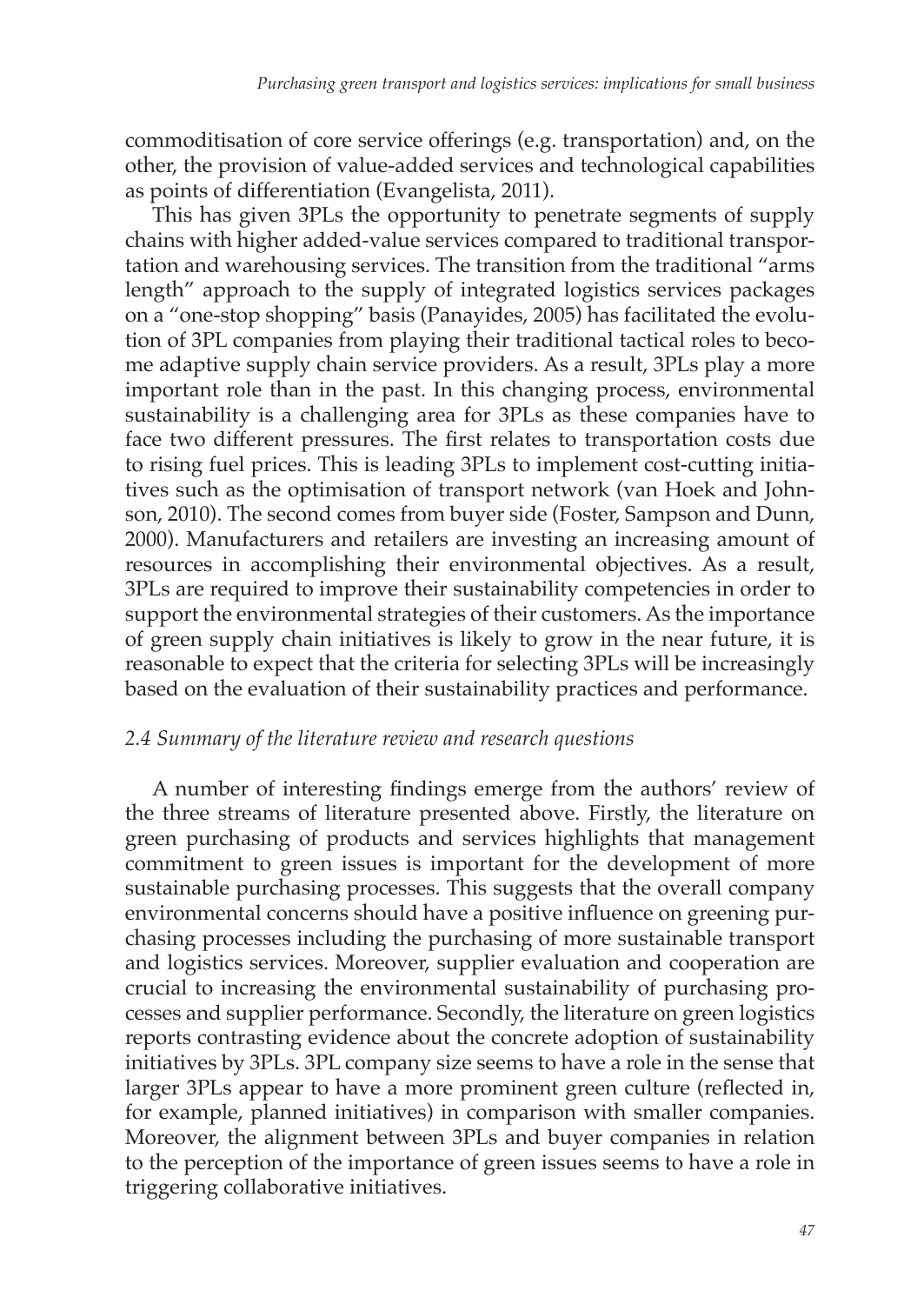Thirdly, the evolution of the logistics service industry and the more critical role played by 3PLs in the supply chain indicates that buyer companies could receive appropriate support from 3PLs in successfully exploiting their environmental strategies and initiatives. In addition, this should facilitate the purchasing of more green transport and logistics services through cooperation on green projects.

The literature review presented above allows the following research questions to be posited:

- *RQ1: Are the general environmental ambitions of the surveyed companies reflected in the purchasing of greener transport and logistics services and, if so, in which ways?*
- *RQ2: How is the sourcing of green transport and logistics services influenced by the environmental concerns of the purchasing function in the surveyed companies?*
- *RQ3: Are there collaborative projects between the surveyed companies and their 3PLs aimed at greening transport and logistics services?*

#### **3. Research Methodology**

The purpose of the research described in this paper is to improve the understanding of buyer practices when purchase green transport and logistics services. The paper takes the buyer's perspective, and it is of an exploratory character given the relative dearth of literature in this area. To generate fresh perspectives and to gain deep insights into this issue, the authors conducted interviews with managers from one Swedish, three Italian and two Irish buyer firms. The summary profile is reported in table 1.

|                    | SWE1                                               | ITA1   | ITA <sub>2</sub>                                  | ITA <sub>3</sub> | IRL1              | IRL <sub>2</sub> |
|--------------------|----------------------------------------------------|--------|---------------------------------------------------|------------------|-------------------|------------------|
| Type of<br>product | Sports and<br>leisure<br>wear, sports<br>equipment | Coffee | Functional<br>products<br>and food<br>integrators | Frozen food      | Consumer<br>foods | Electronics      |

*Table 1. Company profiles*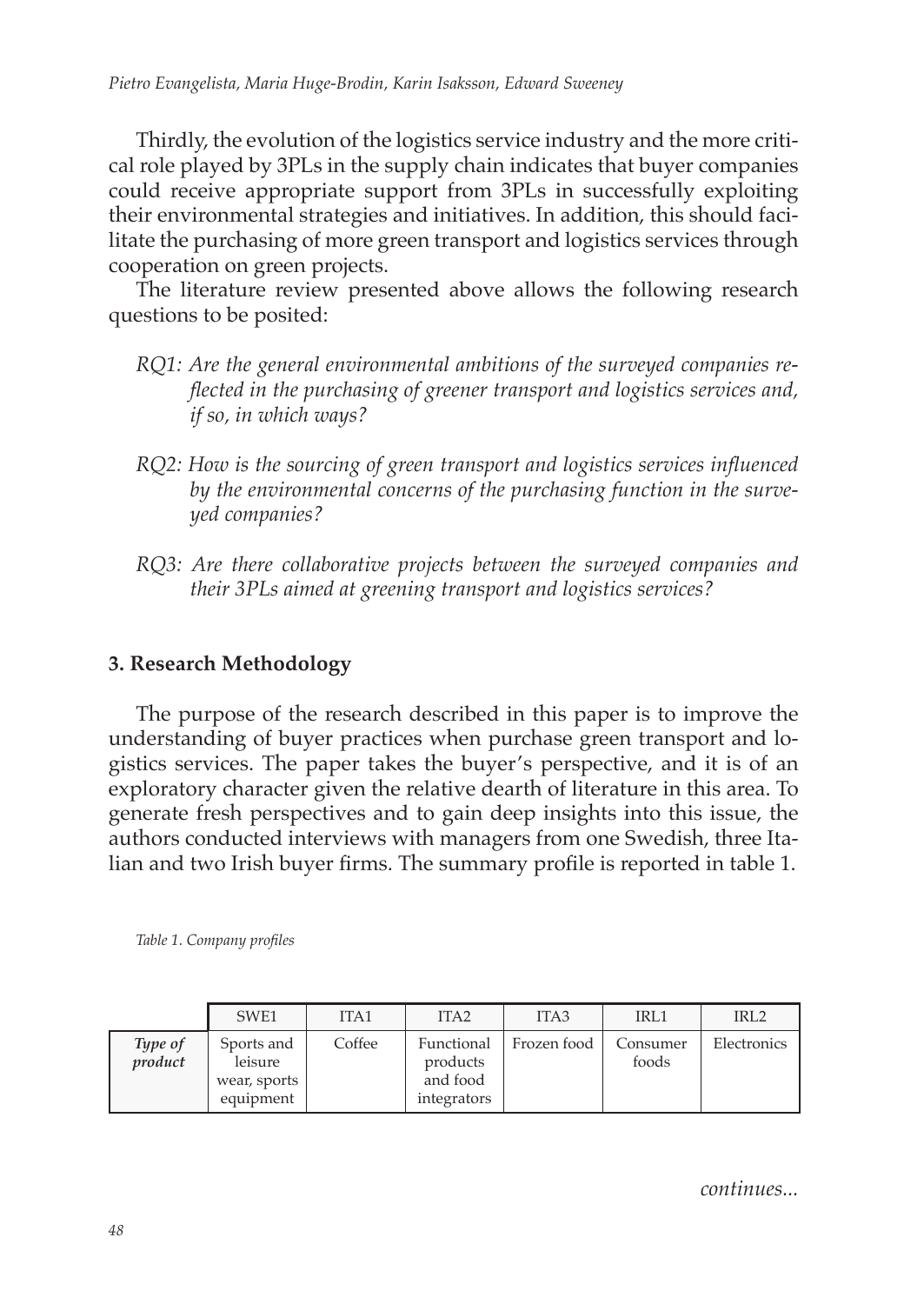| continues |
|-----------|
|-----------|

| Company<br>system<br>description | Retail chain:<br>global sup-<br>ply, distribu-<br>tion centre,<br>over 100<br>outlets | Coffee mak-<br>ers control-<br>ling the<br>downstream<br>part of the<br>supply<br>chain (bars)<br>through 100<br>sales agents. | Design and<br>marketing<br>of product<br>and coor-<br>dination of<br>outsourced<br>manufac-<br>turing and<br>distribution<br>channels | Product<br>processing.<br>Logistics<br>and mer-<br>chandising<br>outsourced<br>but control-<br>led by inter-<br>nal staff | Supply from<br>factories to<br>distribution<br>centres for<br>large retail<br>and direct<br>to store for<br>smaller cus-<br>tomers | Regional<br>distribu-<br>tion centre<br>supplying<br>customers |
|----------------------------------|---------------------------------------------------------------------------------------|--------------------------------------------------------------------------------------------------------------------------------|---------------------------------------------------------------------------------------------------------------------------------------|---------------------------------------------------------------------------------------------------------------------------|------------------------------------------------------------------------------------------------------------------------------------|----------------------------------------------------------------|
| Geographical<br>market           | Nordic<br>countries                                                                   | Domestic<br>$(90\% \text{ of }$<br>turnover)<br>and foreign<br>$(10\% \text{ of }$<br>turnover)                                | Domestic                                                                                                                              | Domestic                                                                                                                  | Britain and<br>Ireland<br>(some in<br>continental<br>Europe)                                                                       | Europe,<br>Middle-East<br>and Africa<br>(EMEA)                 |
| <b>Size</b>                      | Large                                                                                 | Small                                                                                                                          | Micro                                                                                                                                 | Large                                                                                                                     | Large                                                                                                                              | Large                                                          |

This is not meant to be a definitive sample, nor are we implying that the sample can be generalised to all professionals and industries. Instead, it provides examples of how the issues under investigation are being addressed in the surveyed companies.

This sample of companies handles a wide variety of product groups thus enabling the authors to generate a breadth of perspectives. Individual respondents are senior managers with specific responsibility for the procurement of transport and logistics services.

The research has been conducted through semi-structured interviews with each respondent. Each interview was guided using a data collection guide developed by the authors. It comprises four parts. The first dealt with the main characteristics of the company including turnover, employees, geographical market covered, type of products, and the supply chain role covered. The second concerned the overall company environmental concern and importance. The third was focused on environmental concern in the purchasing function, while the last section investigated green concern in purchasing transport and logistics services specifically.

This allowed the interviews to be based primarily on specific topics of interest in the research but provided interviewees with some latitude in how they would respond to the questions. Most interviews deviated from the precise questions based on responses given by the interviewees. Interviews were recorded and transcribed.

The interviews were held during face-to-face meetings and integrated follow-upwith phone calls to clarify or get in-depth knowledge on specific issues. In most cases, at least two managers with different responsibilities in the company participated in the meetings in order to get different views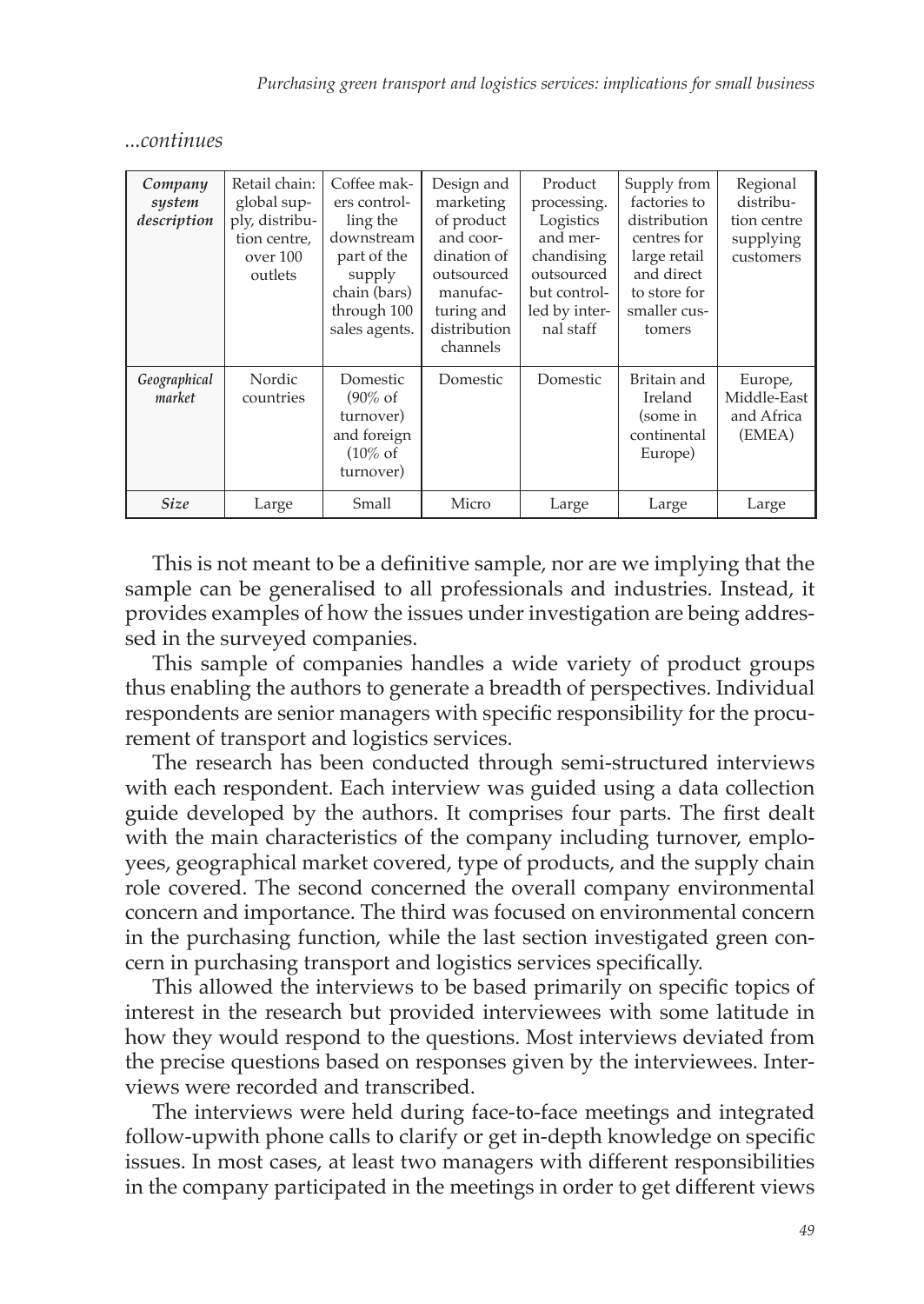about the topics investigated. As indicated in table 1, all companies interviewed show a strong focus on the domestic market (excluding IRL2) and exercise control over downstream part of the supply chain.

The analysis of interview transcripts followed the two approaches suggested by Easterby-Smith et al. (2008): content analysis and grounded analysis. The former involves interrogating the data for constructs and ideas that have been decided in advance. The latter involves letting the data "speak for itself" thus allowing for more intuition in guiding the researcher towards an understanding of the data. The authors adopted a combination of both approaches, thus integrating the strengths and mitigating the shortcomings of the two alternatives.

The transcript analysis employed by the authors (as shown in Figure 2) involved four main stages in distilling the raw transcript data into information based on comparing and contrasting the main issues set out by respondents.

#### *Fig. 2 The transcript analysis process*



Stage 1 reflects the advice of Robson (2003) that good transcript analysis has to be aimed squarely at answering the research questions asked or addressing the overall research objectives. Stage 2 reflects the fact that repeated use of a particular word or phrase by a single respondent can not be logically considered to imply that the concept in question is necessarily of particular importance beyond the specific environment in which that respondent is based. A considerable amount of time was spent during the interviews in clarifying terms used by respondents to ensure that the authors were absolutely sure of the intended sense of the terminology used. This is particularly important in the SCM field where a large number of metaphors are used to describe concepts. Stage 3 (essentially a 'filtering' process) addressed this issue and was carefully considered during the planning and execution of the interviews. The final stage involves the analysis of data based on comparing (i.e. identifying key elements of similarity or convergence) and contrasting (i.e. identifying key elements of difference or divergence) the main issues set out by respondents.

The main results of the case study analysis are summarised in the tables presented in the following section and indicate the use of a variety of emphases and approaches in respondents' firms.

**4. Main results of the case study analysis**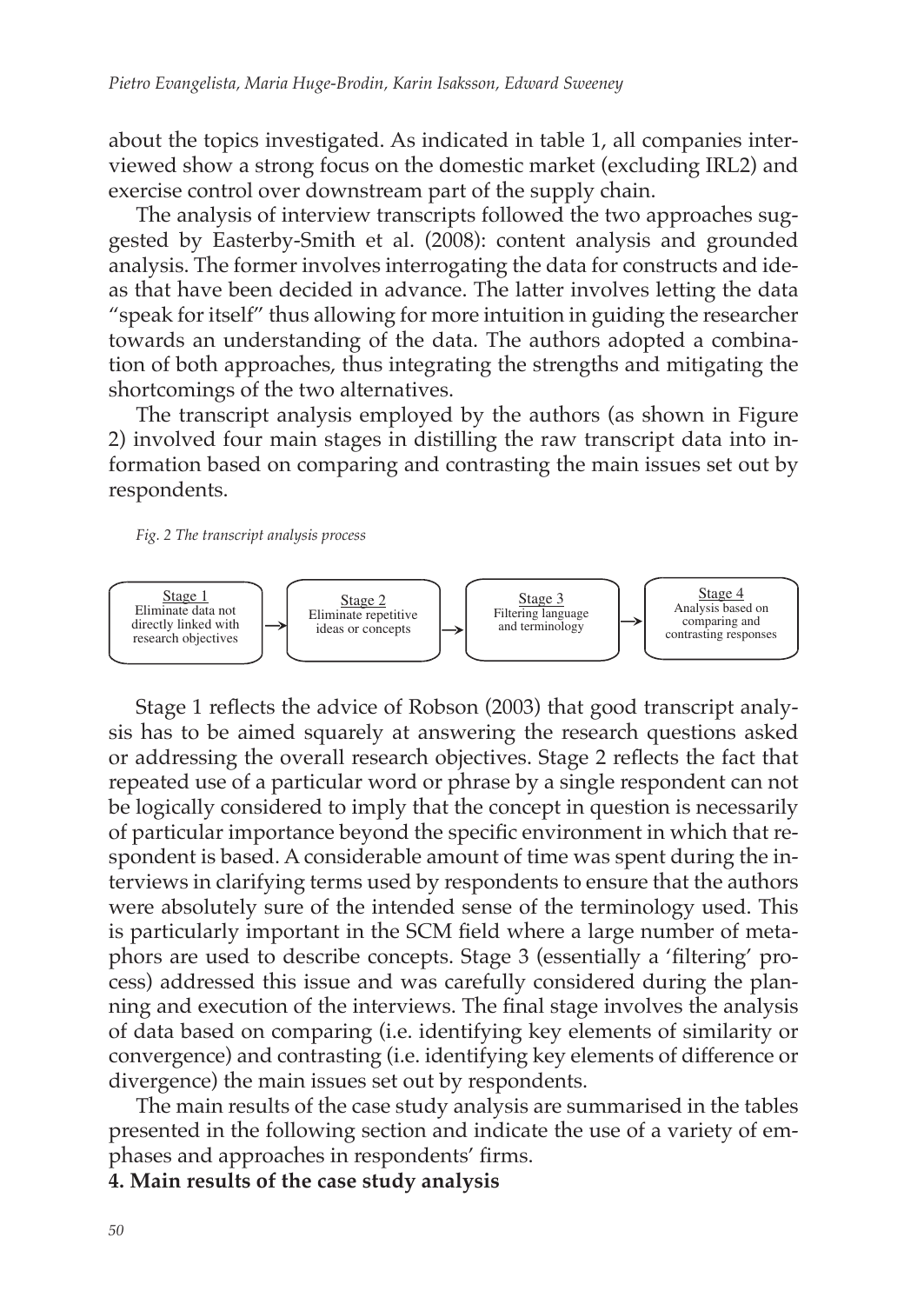This section reports the main findings emerging from the case study investigation. Initially, the general environmental concern of the investigated companies is analysed, and their environmental orientation in overall purchasing is then described. The section ends with an analysis of the environmental concern when transport and logistics services are purchased.

The overall environmental concerns among the buying companies (summarised in Table 2) vary, from "of growing concern but not part of core business" (SWE1) to very important, described in terms of "key driver in company decisions" (ITA2) and "very high priority" (IRL2). Production, purchasing and logistics are the functions that are often mentioned as main sources of environmental stress. All companies pay internal attention to environmental issues, while only some of these companies also are active externally.

|                                                  | SWE1                                                              | ITA <sub>1</sub>                                                                       | ITA <sub>2</sub>                                                    | ITA <sub>3</sub>                                                                 | IRL1                                                               | IRL <sub>2</sub>                                                 |
|--------------------------------------------------|-------------------------------------------------------------------|----------------------------------------------------------------------------------------|---------------------------------------------------------------------|----------------------------------------------------------------------------------|--------------------------------------------------------------------|------------------------------------------------------------------|
| Importance<br>of<br>green<br>aspects<br>today    | Of growing<br>concern,<br>but not part<br>of the core<br>business | Important<br>but does<br>not play a<br>key role in<br>orienting<br>company<br>strategy | Important<br>role that<br>drive key<br>company's<br>decisions       | Production,<br>HR<br>and<br>logistics/<br>distribution                           | High pri-<br>ority but<br>reduced due<br>to recession              | Very high<br>priority<br>driven by<br>the manag-<br>ing director |
| Main<br>functions<br>causing<br>green<br>concern | Production,<br>logistics, HR,<br>new estab-<br>lishments          | Production<br>and<br>logistics                                                         | Production,<br>HR,<br>marketing<br>and<br>logistics                 | Production,<br>HR and<br>logistics/<br>distribution                              | urchasing,<br>manufactur-<br>ing,<br>transport<br>and<br>logistics | Purchasing<br>and procure-<br>ment of<br>components              |
| Mainly<br><i>internal</i><br>external<br>concern | Mainly<br>internal con-<br>cern                                   | Mainly<br>internal con-<br>cern                                                        | Mainly in-<br>ternal with<br>some focus<br>on suppliers<br>and 3PLs | Sustainability<br>achieved lever-<br>aging internal<br>and external<br>resources | Both                                                               | Both                                                             |

*Table 2. Company environmental concern* 

While the companies investigated are similar in some dimensions, they vary in others. What is most common is that there is a general environmental concern and they include internal matters in their environmental concern.

The next level is to capture how the different companies consider the role of environmental sustainability in the purchasing function in general, which was previously mentioned by some of them as important. The literature review also indicated that green purchasing may lead to increased net income and cost reductions, which in turn can generate improved firm performance (Carter et al., 2000). As with general environmental aware-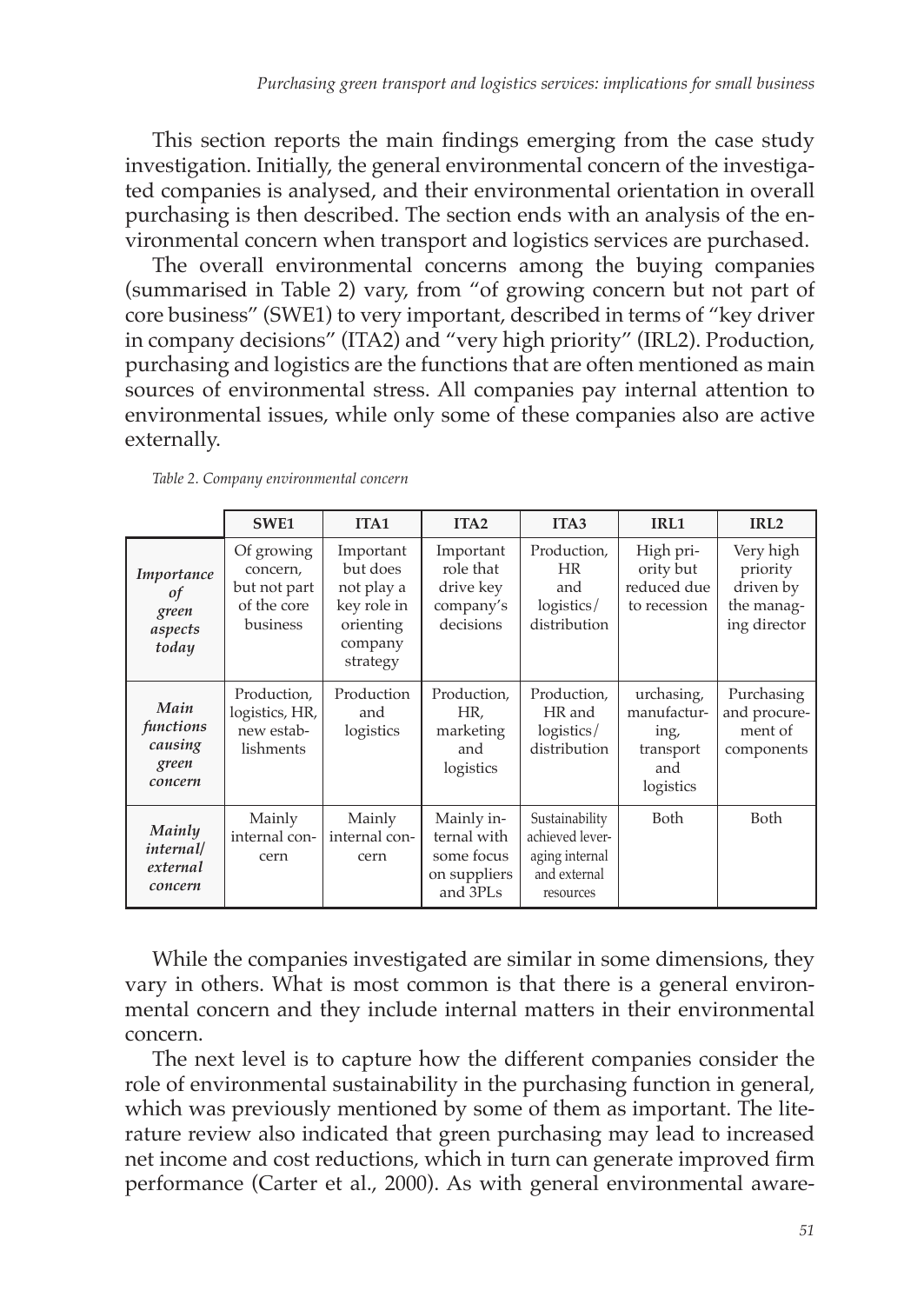ness, purchasing environmental awareness varies among the companies as shown in Table 3. All the surveyed companies were asked to indicate which main aspects they address in green purchasing, and the range of aspects is again wide. While some of them are quite specific about transport and supply (SWE1, ITA3 and IRL2), others are on a more general level (ITA1 and IRL1), while ITA2 is focused on packaging materials. In the literature, different types of supporting tools are considered important in the supplier evaluations process.

Furthermore, Large et al. (2011) suggest that a high level of supplier assessment can also influence environmental performance. Despite this important fact there seems to be a lack of tools concerning environmental considerations in purchasing. This scenario is also reflected among the case companies studied. All but one (IRL2) lack tools that support environmental concern in purchasing. In order to green the purchasing process, Hollos et al. (2010) stress the crucial role of cooperation between the purchasing organisation and its suppliers. Regarding joint development with suppliers among the companies studied, the most common item seems to be packaging issues of various kinds (ITA1, ITA2 and IRL1), while both SWE1 and IRL2 support more long-term capability-based projects. Joint sustainability development with suppliers can reduce environmental risk in the specific relationship that in turn can have positive effects on operational costs and competitive advantage (Foerstl et al., 2010) as well as a way to influence and improve the environmental performance of the supplier (Large et al., 2011). However, none of the companies studied have made joint investments with their suppliers.

|                                          | SWE1                                                                                          | ITA <sub>1</sub>                                                                         | ITA <sub>2</sub>                                          | ITA <sub>3</sub>                                   | IRL1                                                                         | IRL <sub>2</sub>                                             |
|------------------------------------------|-----------------------------------------------------------------------------------------------|------------------------------------------------------------------------------------------|-----------------------------------------------------------|----------------------------------------------------|------------------------------------------------------------------------------|--------------------------------------------------------------|
| Main<br>aspects<br>addressed             | Suppliers and<br>transport.<br>General over-<br>all sense rather<br>than specific<br>aspects. | Low envi-<br>ronmental<br>awareness of<br>suppliers limit<br>the adoption<br>of measures | Increase<br>recycle<br>material for<br>packaging          | Reduce<br>impact of<br>raw material<br>procurement | General<br>increase in<br>awareness<br>of green in<br>purchasing<br>function | Green<br>procurement<br>of physical<br>inputs                |
| Supporting<br>tools                      | None                                                                                          | None                                                                                     | None                                                      | None                                               | <b>Not</b><br>formalised                                                     | Green di-<br>mension<br>built into<br>supply as-<br>sessment |
| Joint devel-<br>opment with<br>suppliers | Product<br>functionality                                                                      | Joint project<br>on using<br>a more<br>sustainable<br>packaging                          | Joint project<br>for design<br>of recyclable<br>packaging | None                                               | Sustainable<br>packaging<br>by<br>packaging<br>suppliers                     | Joint<br>training<br>and devel-<br>opment<br>courses         |

*Table 3. Environmental concern in the purchasing function*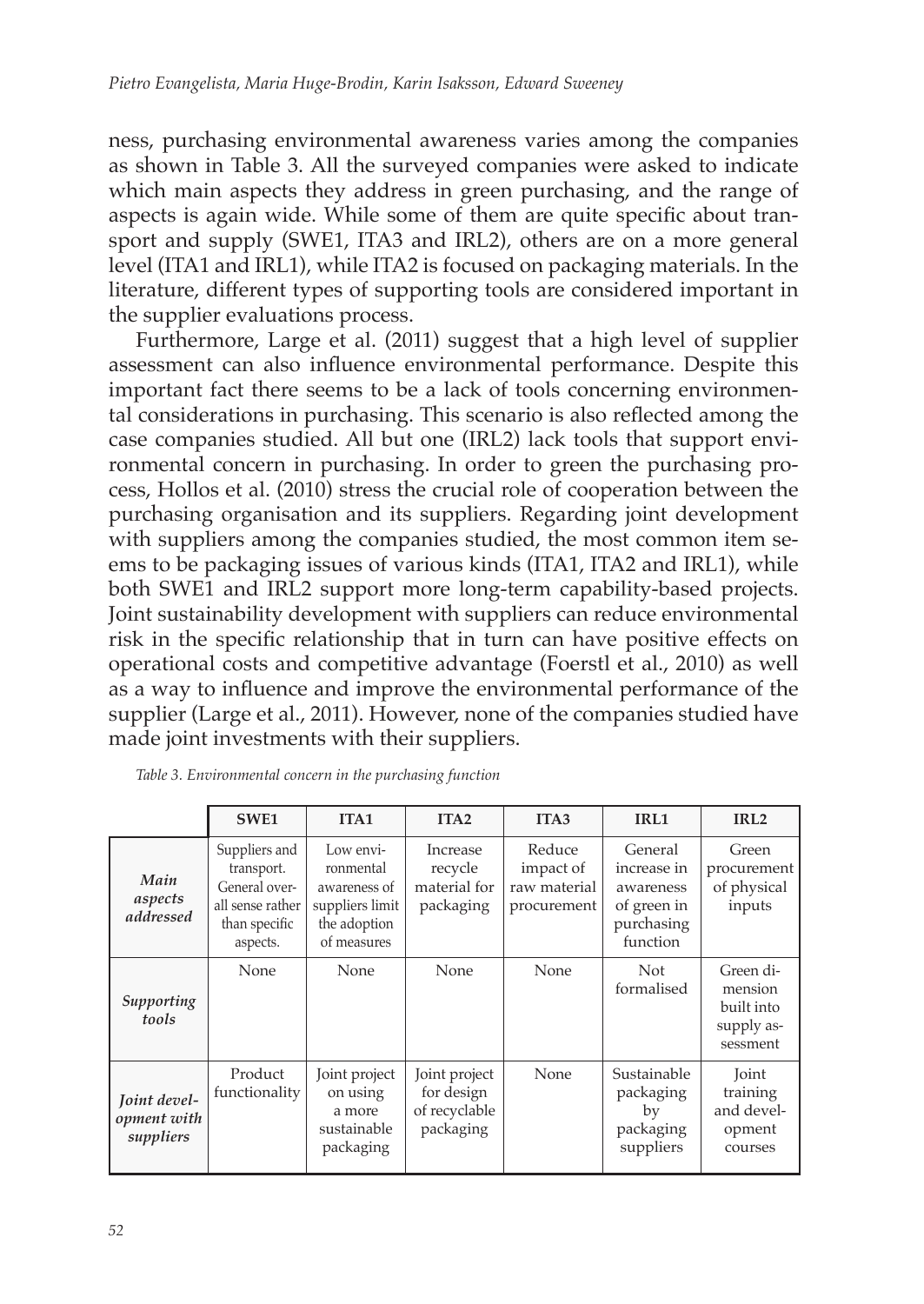Table 4 reports the results relating to the environmental concern of the surveyed companies when they source transport and logistics services. The first element investigates the importance attributed to green aspects when transport and logistics services are purchased. All the surveyed companies indicated that environmental aspects are important but, excluding ITA3, green aspects are not considered as a key criterion for buying transport and logistics services. The low priority assigned to green aspects is reflected in a number of other elements. The aspects that 3PLs are asked to be addressed mainly relate to ensuring that minimum legal and emissions requirements are addressed. The organisation of the work between buyer and 3PL shows a limited amount of human resource involved without a specific professional profile committed to manage environmental issues. Generally the supervision of green aspects relies upon the responsibility of the logistics/supply chain manager or supervisory team visiting the 3PL's site periodically in order to check how green requirements are managed. There is a little use of supporting tools in purchasing transport and logistics services in the surveyed companies. However, one company (IRL1) mentioned that there was a general statement in place even if there were no formal supporting tool. Another company (SWE1) alluded to a tool developed by industry members in order to meet demands from 3PLs for standards.

|                                                             | SWE <sub>1</sub>                                                                                                                                  | ITA <sub>1</sub>                                                                                 | ITA <sub>2</sub>                                                                                                         | ITA <sub>3</sub>                                                                                  | IRL1                                                                                                                        | IRL <sub>2</sub>                                                                                                                                                                                                        |
|-------------------------------------------------------------|---------------------------------------------------------------------------------------------------------------------------------------------------|--------------------------------------------------------------------------------------------------|--------------------------------------------------------------------------------------------------------------------------|---------------------------------------------------------------------------------------------------|-----------------------------------------------------------------------------------------------------------------------------|-------------------------------------------------------------------------------------------------------------------------------------------------------------------------------------------------------------------------|
| Importance<br>οf<br>envirometal<br>aspects<br>Vs.<br>others | Green is a<br>knock-out<br>criterion<br>for the pro-<br>viders to<br>be consid-<br>ered. Price,<br>quality,<br>safety are<br>more im-<br>portant. | Important,<br>but price<br>and reliabil-<br>ity are key<br>decision<br>aspects                   | Very im-<br>portant.<br>The com-<br>pany is<br>willing to<br>pay a pre-<br>mium to<br>buy more<br>green 3PL<br>services. | Important,<br>but price,<br>quality and<br>reliability of<br>services are<br>the main<br>criteria | Green con-<br>sidered in<br>the overall<br>supplier<br>assessment<br>but based<br>on defined<br>minimum<br>standards        | Low<br>priority.<br>Logistics<br>function<br>respon-<br>sible for<br>buying<br>transport<br>and logis-<br>tics while<br>purchasing<br>function<br>dealing<br>with con-<br>tractual<br>and trans-<br>actional<br>issues. |
| Main<br>aspects<br>addressed                                | Legal<br>aspects,<br>drivers'<br>behaviour,<br>technology<br>standards,<br>equipment<br>manage-<br>ment, green<br>policy                          | Green<br>policy of<br>the logis-<br>tics pro-<br>viders and<br>actions<br>to reduce<br>emissions | Green cer-<br>tification<br>and use of<br>recyclable<br>packaging                                                        | No specific<br>aspects<br>arae de-<br>fined                                                       | Minimum<br>standards<br>(emissions)<br>defined<br>(not very<br>exacting)<br>and mini-<br>mum legal<br>require-<br>ments met | None be-<br>yond com-<br>pliance<br>with legal<br>minimum<br>require-<br>ments                                                                                                                                          |

*Table 4. Environmental concern in purchasing transport and logistics services*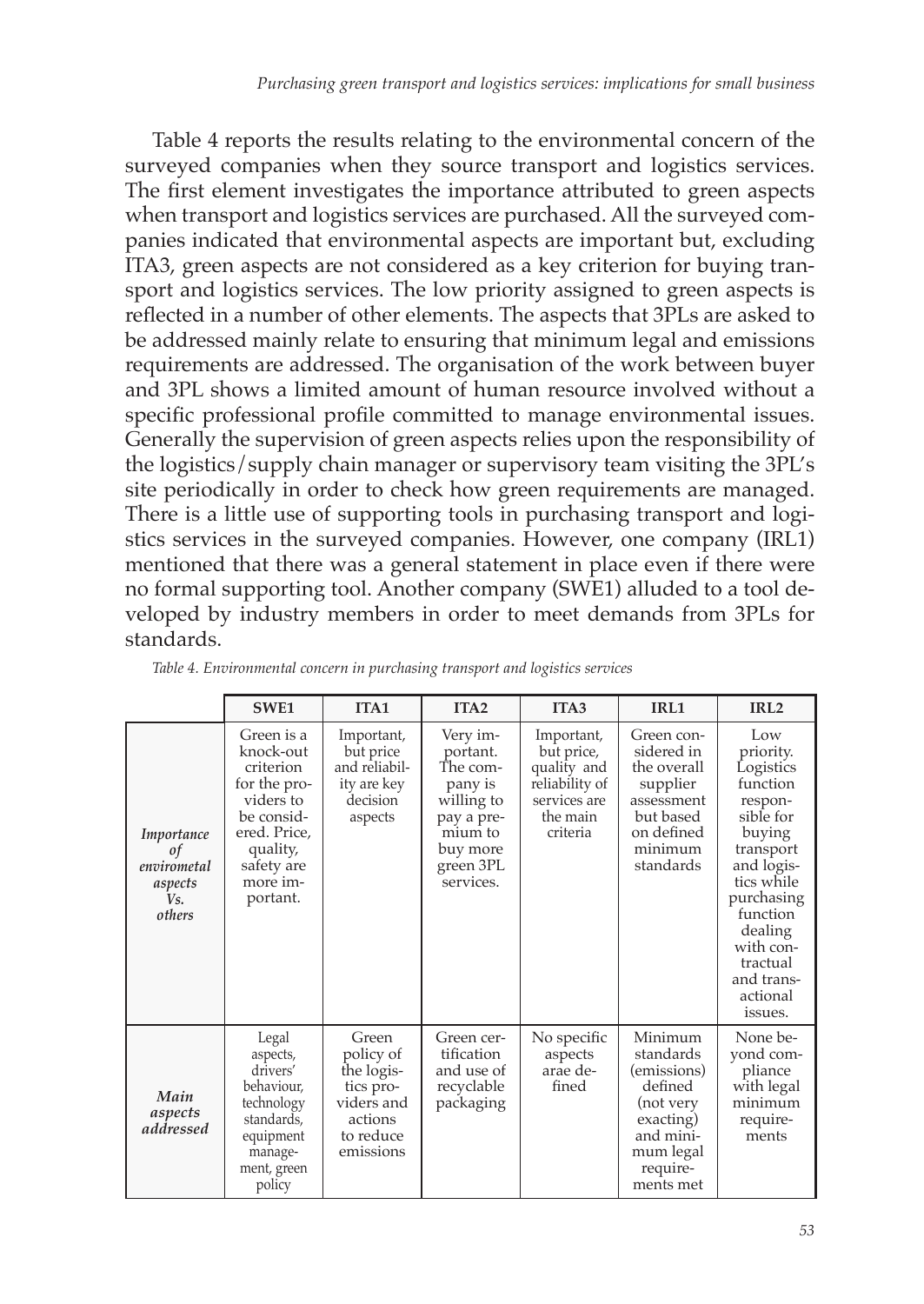| Organisation<br>οf<br>the<br>work | Manager<br>reports to<br>Managing<br>Director.<br>Tactical<br>plan<br>present.<br>Logistics<br>manager<br>responsible<br>for green<br>issues | Supervisory<br>environmen-<br>tal team visits<br>3PLs to check<br>green man-<br>agement | Team su-<br>pervising<br>green man-<br>agement of<br>3PLs                       | Meeting<br>involv-<br>ing the<br>company<br>logistics<br>manager<br>and 3PL<br>managers | SC Manager<br>(reporting to<br>Operations<br>Director) is<br>responsible | Logistics<br>Manager<br>(with sup-<br>port from<br>purchasing<br>function)                                            |
|-----------------------------------|----------------------------------------------------------------------------------------------------------------------------------------------|-----------------------------------------------------------------------------------------|---------------------------------------------------------------------------------|-----------------------------------------------------------------------------------------|--------------------------------------------------------------------------|-----------------------------------------------------------------------------------------------------------------------|
| Who<br>drives?                    | Distribution<br>is joint con-<br>cern (DC up<br>to company<br>and supply to<br>3PL)                                                          | Buyer ask<br>for envi-<br>ronmental<br>issues and<br>3PL react                          | Logistics<br>function<br>interact<br>with 3PL<br>to request<br>green<br>service | The com-<br>pany asks<br>3PL for<br>green serv-<br>ice                                  | Buyers de-<br>mand and<br>3PL react                                      | In some<br>cases the<br>buyer and<br>in some<br>other<br>the 3PL<br>depend-<br>ing on the<br>product<br>and<br>market |

Almost all the surveyed companies take the initiative in specifying green requirements for transport and logistics services and generally 3PLs react. In the case of SWE1 there is a shared responsibility in managing green issues. IRL2 provides a different example where it is the buyer or the 3PL who take the initiative depending on the type of product or the market. As mentioned earlier, the companies under investigation evaluate their 3PLs based on green considerations to some extent. However, Zsidisin and Siferd, (2001) stress that supplier evaluation only may not be enough; the authors also highlight supplier development as an important part of green purchasing. This effort can be crucial in order to green the purchasing process and lead to a positive effect on firm performance (Hollos et al., 2010). However, the empirical data show a low level of cooperation between buyer companies and their 3PLs. This in turn indicates the low level of importance attributed to green issues in transport and logistics. Joint developments and investments with 3PLs among the companies studied are rare. When collaborative deals have been set up they concern energy efficiency (SWE1) and modal shift (ITA3).

The low importance of green issues in buying transport and logistics services seems to be conflicting with the role of logistics for the companies surveyed. All the companies declared that logistics has an important role for the company business. This is reflected in the focus on the management of downstream stage of the supply chain and in the collaborative investments that most of the companies have in place.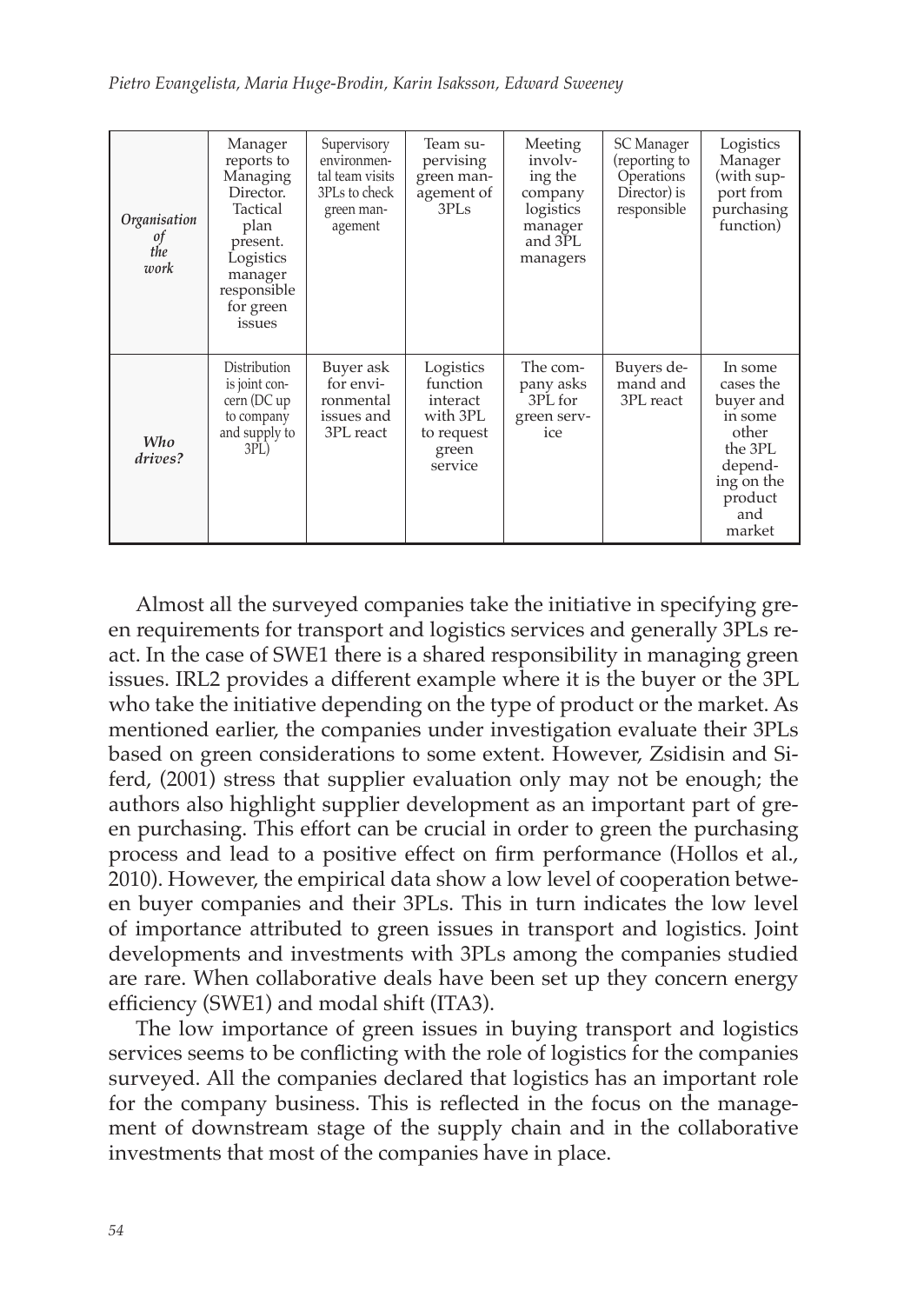#### **5. Discussion**

When putting the three pictures depicted above together (general environmental awareness; environmental purchasing awareness and environmental awareness in purchasing green transport and logistics services) an overall pattern emerges. While the case study companies show a relatively high concern for green issues at company level, the importance of green issues decreases looking at the purchasing function, which is manifested through either very focused efforts, or very general statements. When green concerns in purchasing transport and logistics services are analysed the level of importance decreases dramatically. A clear misalignment is evident between overall company policy and the practices adopted in the purchasing of transport and logistics services. The sample of companies does not provide any specific insights into how small companies come out in the evaluation compared to large companies.

This overall pattern is reflected in the literature; while the general environmental awareness and concern has increased, the attention paid to purchasing green transport and logistics services is very low (e.g. Wolf and Seuring, 2010; Björklund, 2011). It is also evident, that the purchasing of green transport and logistics services has not yet become a well diffused practice, which is reflected in the hesitant attitude of 3PLs in adopting initiatives for greening their service offerings (Evangelista et al. 2012).

In summary, this area needs much more attention and the adoption of good practice needs more models and tools to support the greening of transport and logistics purchasing. Researchers will need more substantial evidence of how this can be accomplished in practice.

#### **6. Conclusions and implications**

While company mission statements often stress the "green attitude" of companies, environmental sustainability does not directly involve the purchasing function in general, and the purchasing of transport and logistics services particularly. This in turn suggests that the efforts of companies towards more sustainable manufacturing initiatives are generally used for advertising reasons rather than to reduce the environmental impact of the company activities.

Based on the findings achieved in relation to the attitude of the purchasing function to greening transport and logistics services, it is clear that there is potential for improvement especially in the area of green collaboration between buyer and supplier. Few joint developments and investment projects exist regarding green purchasing in general and green purchasing of transport and logistics service between the buyer companies investiga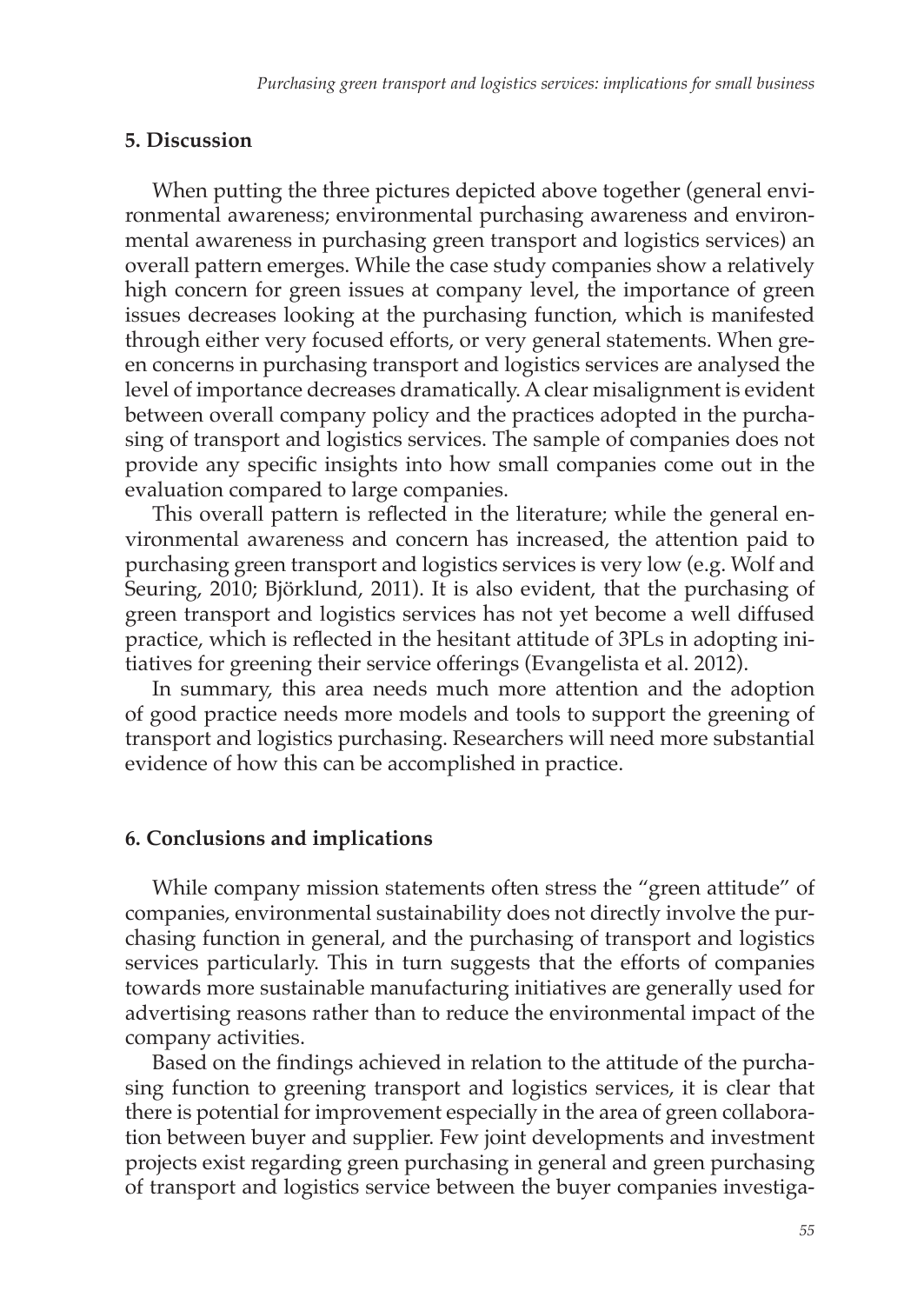ted and their 3PL suppliers specifically.

The low priority assigned to joint sustainability initiatives with little commitment in green collaborative initiatives appears particularly challenging for small buyers. In order to reduce the environmental impact of their supply chains, these firms should enhance green procurement and stimulate their transport and logistics suppliers in developing collaborative initiatives. Through collaboration with other suppliers (in, for example, buying cooperatives) the size of the counterpart as well as enhanced buyer competence should reduce and share the risk associated with specific resource investment in the area of green logistics.

On the other side, this should help to overcome the hesitant attitude of 3PL partner companies to the adoption of initiatives for greening the services they provide. However, more research is needed in order to investigate how buyer companies and their 3PL suppliers can work more closely, what they can learn from each other and how they can improve each others' environmental activities. This is an area that needs to be improved in the future in order to improve the environmental sustainability of transport and logistics services.

The results of this paper are in line with the results of research carried out by the authors (Evangelista et al., 2011) where the lack of buyers' commitment in collaborative green initiatives has been indicated as a barrier by 3PL companies. This forces 3PLs to be engaged in tactical initiatives (point solutions) involving some supply chain functionalities only (e.g. vehicle utilisation and energy efficiency) rather than to develop a more strategic end-to-end green supply chain view. There is a clear lack of alignment between buyers and 3PLs in the environmental sustainability field. In order to overcome this situation it is necessary that buyers innovate their approaches when sourcing transport and logistics services through enlarging the areas of collaboration with 3PLs, including packaging design, supply chain re-organisation and joint environmental planning and control.

For small buyers particularly, they need to put relatively more effort into improving their sustainability readiness. To achieve this objective two actions may be recommended: increasing the managers' environmental awareness through training and educating staff in every level of the organisation; and, integrating environmental concerns into strategic decision making process.

On the other side, small 3PLs have lower margins for investing in technology, as well as for building competence in the area of green logistics. However, previous research (Isaksson and Huge-Brodin, forthcoming) suggests that the size of 3PLs might not be an obstacle to investing in green solutions. Rather, small 3PLs can be faster in committing resources to green initiatives, as well as profiling themselves as green towards their customers.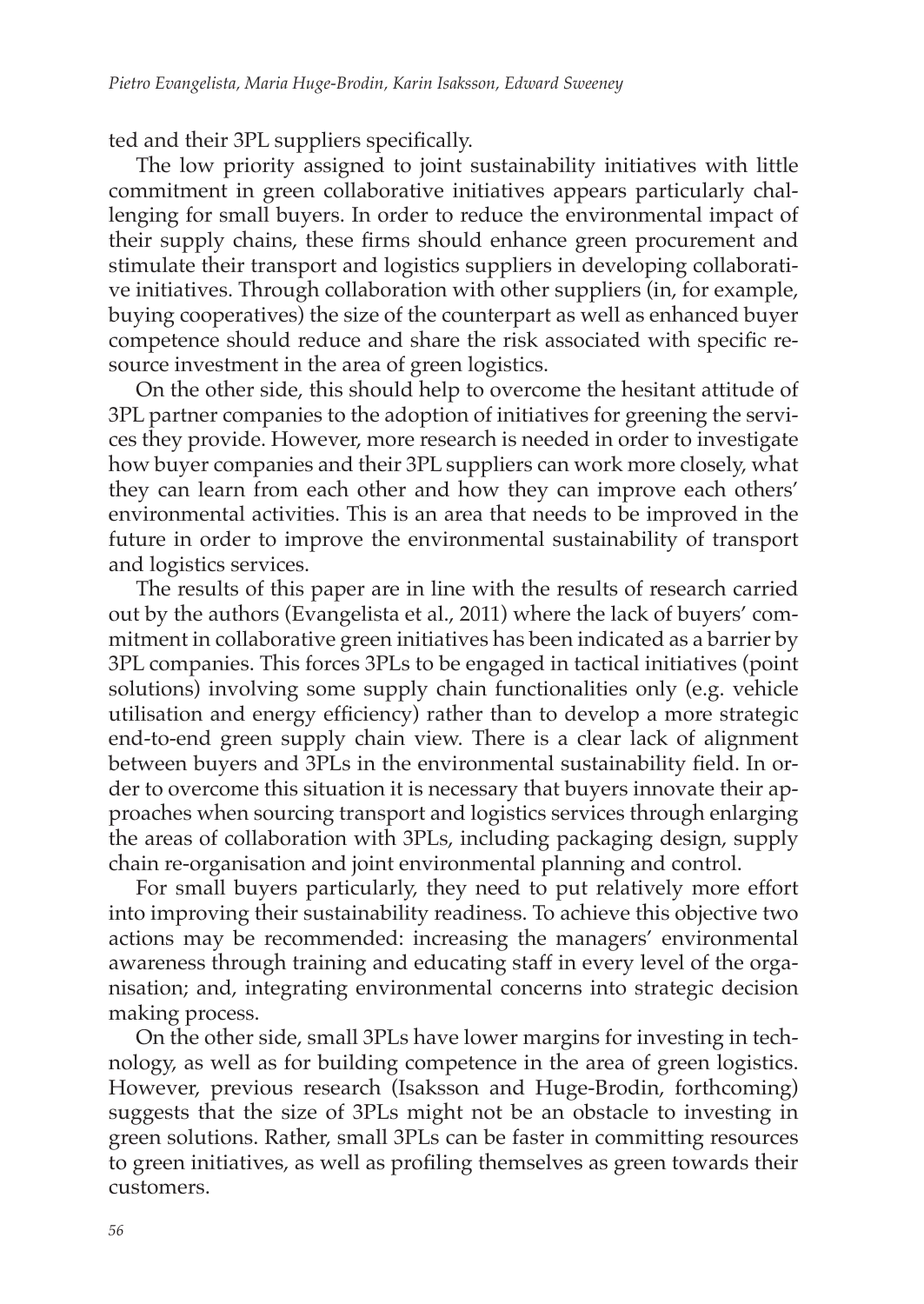Finally, a further critical area of collaboration to improve green supply chain performance is technology.

The low level of adoption of ICT tools in the purchasing function of the buyer companies may be considered as another element that prevents information sharing between buyers and 3PLs on environmental issues. Buyers and 3PLs should jointly invest in green ICT applications that facilitate data exchange and provide increasing visibility on transport and logistics related carbon emissions. For small buyer companies, technology (particularly ICT) is a traditional point of weakness. The recommendation here relates to the possibility for buyer companies to stimulate their 3PL partners to invest in collaborative cross-industry technology platforms that may be able to improve information sharing and coordination without incurring high investment costs.

This is supported by recent literature (see, for example, the work of Wolf and Seuring, 2010) that stresses the importance of environmental development between buyer companies and their 3PL suppliers. However there are no definitive knowledge on how such development could be designed and how these environmental relationships can be realised in practice. The importance of co-ordination and collaboration between buyers and 3PL suppliers regarding environmental sustainability in transport and logistics services is a consideration that not yet has been developed in prior research and calls therefore for further investigation.

#### **7. Acknowledgements**

The authors whish to acknowledge the interviewees at the case companies for participating in the investigation. Particularly the authors wish to thank Nicola Borghi, Operations Manager at Due Torri Logistics Partner, for the invaluable contribution provided in the selection process of the Italian case study companies and the interesting discussions had on the role of environmental sustainability in the logistics service industry.

> *Pietro Evangelista IRAT-CNR and Department of Management Engineering, University of Naples Federico II p.evangelista@unina.it*

*Maria Huge-Brodin and Karin Isaksson IEI Department of Management and Engineering, Linköping University maria.huge-brodin@liu.se, karin.isaksson@liu.se* 

> *Edward Sweeney National Institute for Transport and Logistics, Dublin Institute of Technology edward.sweeney@dit.ie*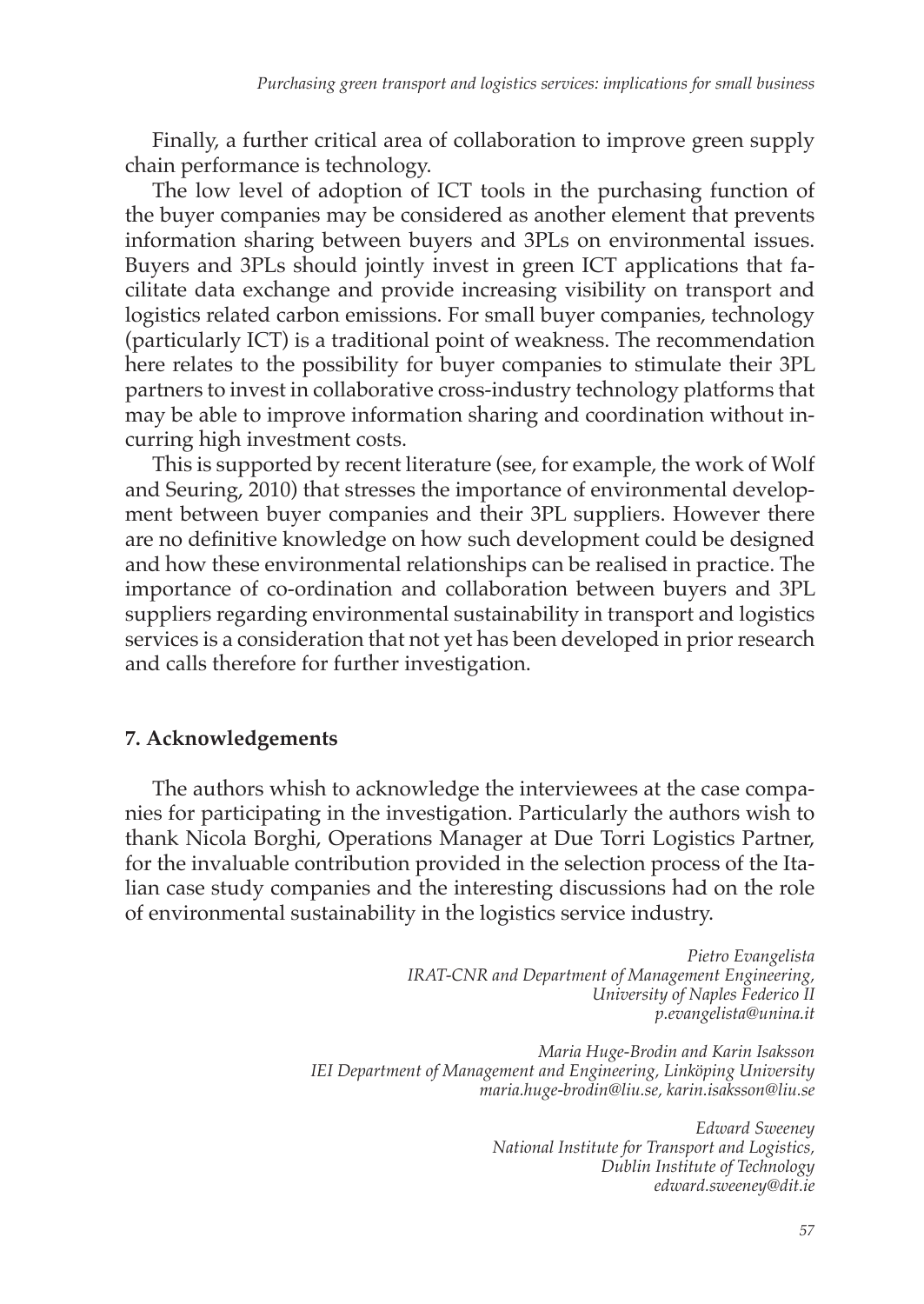#### **Abstract**

Considering its strong environmental impact, logistics plays a critical role in green supply chain management. It provides strategic links in the supply chain and is an essential function in the delivery of green products to the consumer. There is a general consensus on the fact that more environmentally sustainable companies may be achieved only if transport and logistics activities also become greener. To achieve this objective, buyer companies need to incorporate green considerations in the purchasing of transport and logistics services. This appears particularly challenging for small and medium sized enterprises (SMEs) because of their traditional lack of managerial, organisational and financial resources that often result in failure to adopt an environmental perspective. In the extant literature, green purchasing has received increased attention over the past decade and the strategic importance of introducing green aspects into purchasing practices has been recognised. However, little has been written in relation to purchasing green transport and logistics services. The aim of this paper is to explore practices in the buying of green transport and logistics services and to derive implications for small buyer companies. The paper analyses how general environmental company ambitions and environmental purchasing practices are reflected when green transport and logistics services are purchased in three different European countries (Italy, Ireland and Sweden) using a multiple case study research approach. The results of the paper indicate that while the case companies show a relatively high concern for green issues at corporate level, a lower importance is attributed to green issues at the purchasing function level. When green concerns in the purchasing of transport and logistics services are analysed the level of importance decreases further. Thus, a conflicting attitude is evident between the overall corporate level and the purchasing of transport and logistics services specifically. This suggests that there is potential for improvement especially in the area of green collaboration in buyer and supplier relationships.

#### **Riassunto**

Considerato il loro rilevante impatto ambientale, le attività logistiche e di trasporto rivestono un ruolo critico per aumentare la sostenibilità ambientale della supply chain. Infatti, il successo delle politiche di sostenibilità delle imprese industriali dipende in misura crescente dall'utilizzo di servizi di trasporto e logistica a basso impatto ambientale. Ciò significa che le imprese che acquistano servizi logistici devono porre una attenzione sempre maggiore alla sostenibilità ambientale di tali servizi. Ciò risulta particolarmente problematico per le piccole e medie imprese (PMI) a causa della loro tradizionale scarsità di risorse manageriali, organizzative e finanziarie che si riflette nella sottovalutazione della variabile ambientale. Nonostante il problema della sostenibilità ambientale degli approvvigionamenti ha ricevuto una attenzione crescente sia dal punto di vista scientifico che della pratica aziendale, pochi sono gli studi che hanno riguardato l'acquisto di servizi logistici e di trasporto sostenibili soprattutto con riferimento alle piccole imprese. Scopo di questo lavoro è di esplorare l'importanza della sostenibilità ambientale nella gestione della funzione approvvigionamenti e nell'acquisto di servizi logistici e di trasporto per identificare quali sono le implicazioni più rilevanti per le imprese acquirenti di piccola dimensione. A tal fine sono stati analizzati e confrontati sei casi aziendali in tre diversi paesi europei (Italia, Irlanda e Svezia). I risultati indicano che nonostante sia emerso un livello di consapevolezza ambientale relativamente elevato per l'impresa nel suo complesso, minore importanza è attribuita alla sostenibilità ambientale della funzione acquisti. Con specifico riferimento all'acquisto di servizi di trasporto e logistica il ruolo e l'importanza attribuita alla sostenibilità ambientale diminuisce ulteriormente. I risultati evidenziano l'esistenza di un atteggiamento incoerente tra il ruolo attribuito alla sostenibilità a livello dell'impresa nel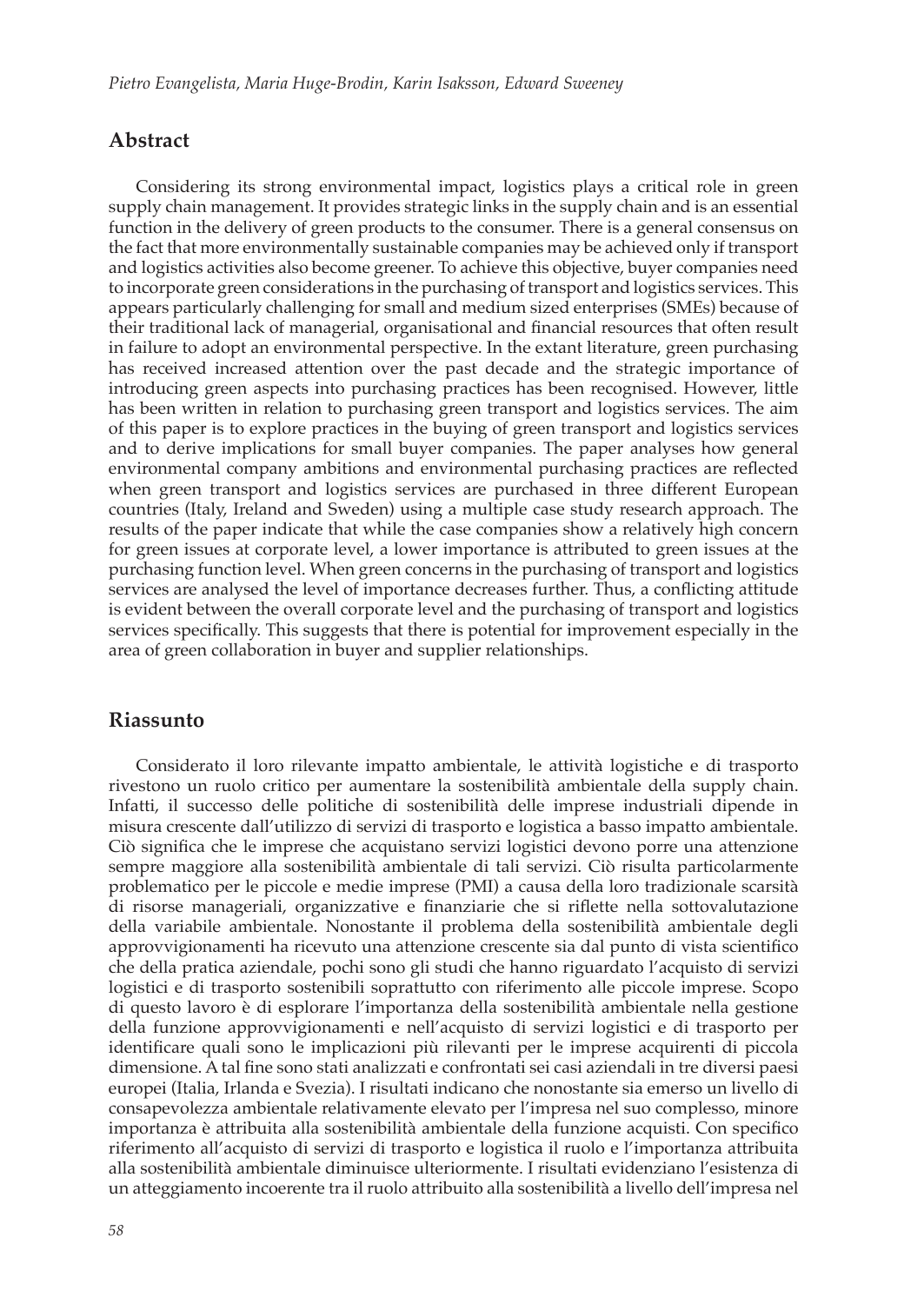suo complesso, alle attività di approvvigionamento in generale e all'acquisto di servizi di trasporto e logistica in particolare. Ciò suggerisce che una potenziale area di miglioramento su cui il management delle piccole imprese può intervenire riguarda la collaborazione con fornitori di servizi logistici e di trasporto con i quali dovrebbero essere condivise iniziative, progetti e investimenti in sostenibilità.

#### **Jel Classification:** Q56, L91, L11

**Keywords (parole chiave):** purchasing green transport and logistics services, company environmental ambitions, environmental purchasing function concerns, swedish, italian and irish buyer companies, case study analysis (Acquisto di servizi logistici e di trasporto sostenibili, Ambizioni ambientali dell'impresa, Preoccupazioni ambientali della funzione acquisti, Imprese acquirenti Svedesi, Italiane e Irlandesi, Analisi di casi di studio)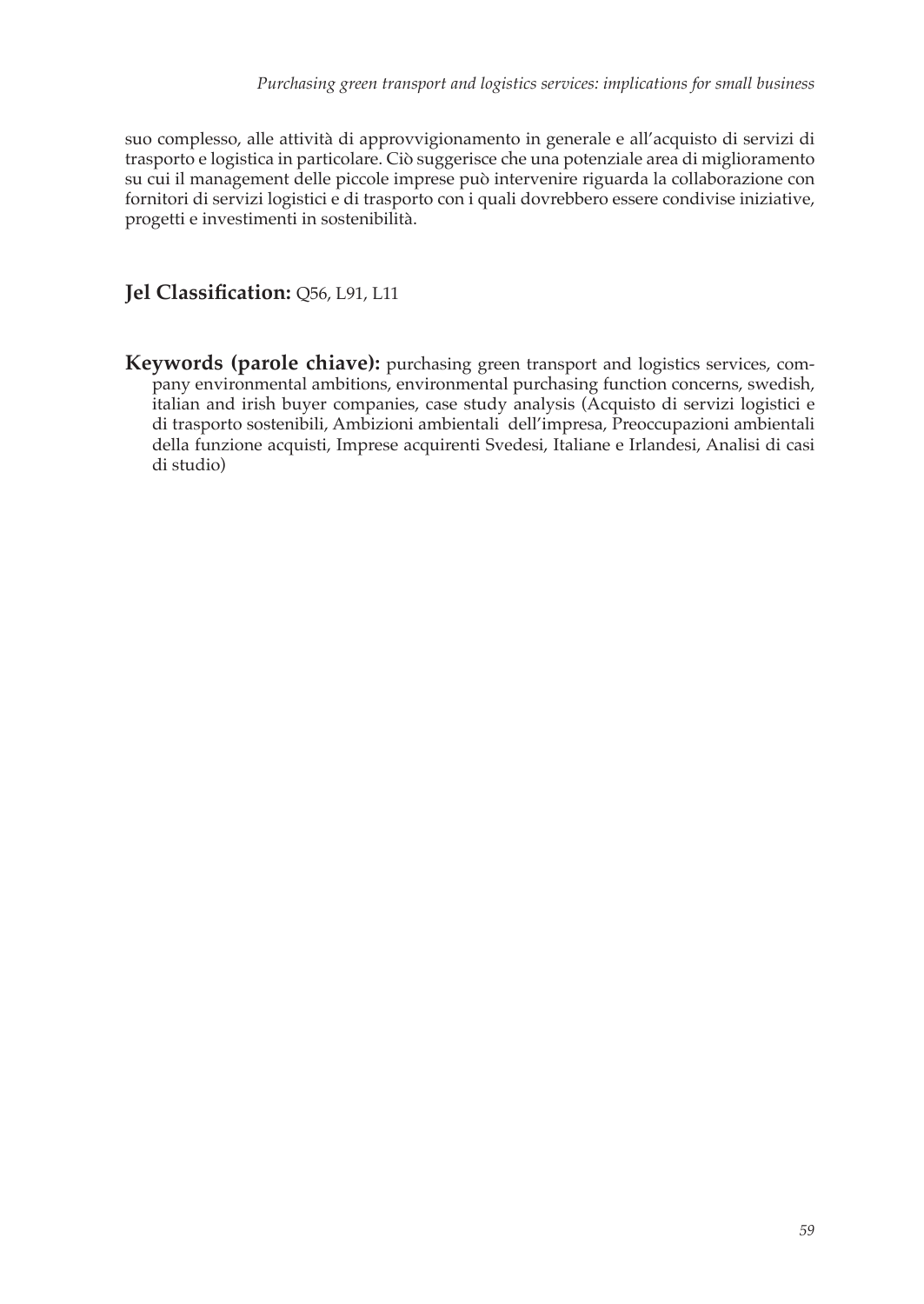#### **References**

Aronsson, H., Huge Brodin, M., 2006. Environmental impact of changing logistics structures, *The International Journal of Logistics Management*, 17(3): 394-415.

Ashenbaum B., Maltz A.B., Rabinovich E., 2005. Studies of trends in third-party logistics usage: what we can conclude?, *Transportation Journal,* Vol. 44(3): 39-50.

Björklund, M., 2010. Benchmarking tool for improved corporate social responsibility in purchasing, *Benchmarking: An International Journal*, 17(3): 340-362.

Björklund, M., 2011. Influence from the business environment on environmental purchasing - drivers and hinders of purchasing green transportation services, *Journal of Purchasing and Supply Management*, 17: 11-22.

Carter, C., Kale, R. and Grimm, C., 2000. Environmental purchasing and firm performance: an empirical investigation, *Transportation Research Part E: Logistics and Transportation Review*, 36(3): 219-228.

Carter, C. Jennings, M., 2002. Social responsibility and supply chain relationships, *Transportation Research Part E: Logistics and Transport Review*, 38(1): 37-52.

Eglese, R. Black, D., 2010. Optimizing the routing of vehicles, in McKinnon et al. (eds.) (2010) *Green Logistics: Improving the environmental sustainability of logistics*, KoganPage: 215-228.

Easterby-Smith, M.P.V., Thorpe, R., Jackson, P., 2008. Management Research: Theory and Research. Sage, London.

Evangelista, P., Huge-Brodin, M., Isaksson, K., Sweeney, E., 2012. The environmental sustainability attitude of 3PLs. Implications for purchasing transport and logistics services. In Folinas D. (ed.) *Outsourcing Management for Supply Chain Operations and Logistics Services*, IGI Global, USA, (in printing).

Evangelista, P., Huge-Brodin, M., Isaksson, K., Sweeney, E., 2011. The impact of 3PL's green initiatives on the purchasing of transport and logistics services: an exploratory study. Proceedings of the 20th Annual IPSERA Conference *Vision 20/20 - Preparing today for*  tomorrow's challenges, 10<sup>th</sup>-13<sup>th</sup> April, Maastricht, the Netherlands.

Evangelista, P., 2011. *ICT Diffusion in SMEs. An Investigation on the Italian Transport and Logistics Service Industry*, Collana di Ingegneria Economico-Gestionale, No. 43, ESI, Naples, Italy.

Foerstl, K., Reuter, C., Hartmann, E., Blome, C., 2010. Managing supplier sustainability risks in a dynamically changing environment - Sustainable supplier management in the chemical industry, *Journal of Purchasing and Supply Management*, 16: 118-130.

Foster, S.T., Sampson, S.E., Dunn, S.C., 2000. The impact of customer contact on environmental initiatives for service firms, *International Journal of Operations & Production Management*, 20(2): 187-203.

Green K., Morton, B., New, S., 1996. Purchasing and environmental management: implications, policies and opportunities, *Business Strategy and the Environment*, 5, 3.

Harris, I., Sanchez Rodrigues, V., Naim, M., Mumford, C., 2010. Restructuring of logistics systems and supply chains, in McKinnon et al. (eds) (2010) *Green Logistics: Improving the environmental sustainability of logistics*, Kogan Page: 101-123.

Hollos, D., Blome, C., Foerstl, K. Henke, M., 2010. Antecedence and performance implications of supplier coordination for sustainable business practices, proceedings of the 17th EUROMA Conference, paper No. SSC3, June 6-9, Porto, Portugal.

Isaksson, K, Huge-Brodin, M., 2013. Understanding the efficiencies behind logistics service providers' green offerings. Forthcoming in *Management Research Review*, 36(3).

Klassen, R.D., Vachon, S., 2003. Collaboration and evaluation in the supply chain: the impact on plant-level environmental investment, *Production & Operations Management*, 12(3): 336-352.

Kohn, C. Huge-Brodin, M., 2008. Centralised distribution systems and the environment: how increased transport work can decrease the environmental impact of logistics,